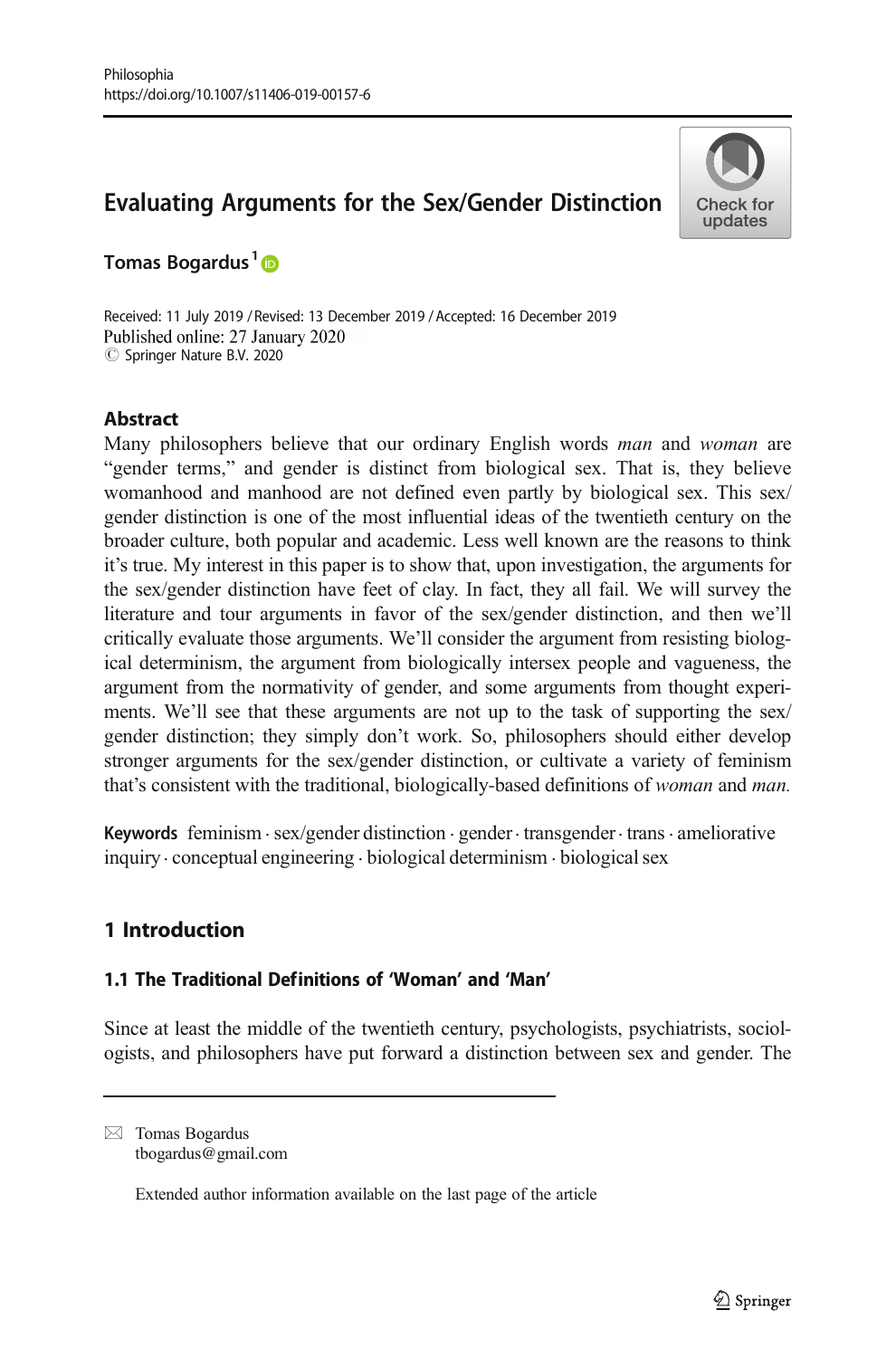term *gender* they borrowed from linguistics, and stipulated that it refer to something other than sex, typically the social features of sex, i.e. the social norms and roles that a culture associates with biological sex.<sup>1</sup> I do not mean to challenge any such stipulative definition; stipulative definitions can't be false. However, many philosophers have gone further and claimed that our ordinary English terms man and woman are gender terms in a novel, stipulated sense of gender.<sup>2</sup> This is the idea that I wish to investigate.<sup>3</sup> Here's how Mari Mikkola [\(2016,](#page-18-0) 23) expresses the sex/gender distinction:

Speakers ordinarily seem to think that 'gender' and 'sex' are coextensive: women and men are human females and males, respectively, and the former is just the politically correct way to talk about the latter. Feminists typically disagree and many have historically endorsed a sex/gender distinction. Its standard formulation holds that 'sex' denotes human females and males, and depends on biological features (chromosomes, sex organs, hormones, other physical features). Then again, 'gender' denotes women and men and depends on social factors (social roles, positions, behavior, self-ascription).

It is this "standard formulation" of the sex/gender distinction that I wish to evaluate, specifically the claim that "'gender' denotes women and men and depends on social factors." I want to investigate the claim that *woman* and *man* are gender terms in a novel, stipulated sense of *gender*, i.e. the claim that manhood and womanhood are not to be defined even partially in terms of *male* and *female*, which refer to biological sex, but rather in terms of something like social position, a particular set of experiences, selfidentification, or the like. This suggestion is in contrast to what I'll call "the traditional definitions" of *man* and *woman*, on which these words are defined in terms of biological sex: a woman is an adult *female* human, and a man is an adult *male* human.<sup>4</sup>

<sup>&</sup>lt;sup>1</sup> See, for example, psychologists like John Money [\(1955\)](#page-18-0), Anke Ehrhardt (Money and Ehrhardt [1972](#page-18-0)), Linda Nicholson ([1994](#page-19-0)), 80) and Robert Stoller ([1968](#page-19-0)), psychiatrists like Richard Green [\(2010\)](#page-18-0), sociologists like Judith Lorber ([1994](#page-18-0)), and feminist philosophers like Gayle Rubin ([1975](#page-19-0)), Sally Haslanger [\(2000\)](#page-18-0), and Natalie Stoljar [\(1995\)](#page-19-0). Though, for dissenting voices who challenge the sex/gender distinction, see Louise Antony

<sup>(</sup>[1998\)](#page-18-0), Moira Gatens [\(1996](#page-18-0)), Elizabeth Grosz [\(1994\)](#page-18-0), and Raia Prokhovnik [\(1999\)](#page-19-0). <sup>2</sup> Similarly for *boy* and *girl*, though for simplicity and readability I will omit these terms in the discussion below.

<sup>&</sup>lt;sup>3</sup> An anonymous referee helpfully asks me to clarify: "If stipulative definitions can't be false, why does the author want to investigate?" My idea is that, while a novel, stipulative definition of "gender" can't be false, the claim that our ordinary English terms man and woman are gender terms in this novel, stipulative sense of "gender" can be false. For example, we often use a technical, stipulative definition for "valid" in our Logic classes. Since it's stipulative, it can't be false. But if we go on to claim that some particular argument is valid in this stipulative sense, we can certainly be wrong, depending on the argument. Likewise if we claim that our ordinary English term "convincing" means the same thing as "valid" in this technical sense; that too could be false. Another example: if I define "meter" to mean the length of this bar, it can't be false that this bar is a meter long. But it can be false that, for example, my sledgehammer is a meter long, or that the ordinary English word "yard" names the same length that "meter" does, so defined. In a similar way, I mean to challenge the claim that our ordinary English words man and woman pick out genders, in these novel,

stipulative senses of "gender."  $\frac{4}{10}$  To say that this is the traditional concept of womanhood is *not* to deny conceptual connections between this concept and other concepts of norms, identity, expression, or social status. It's only to say that, when exercising this traditional concept of womanhood—when using the "dominant manifest meaning" of the term woman, as Haslanger calls it—to think of, for example, norms about women or acceptable modes of expression for women, is to think of norms about *adult human females*, and acceptable modes of expression for adult human females.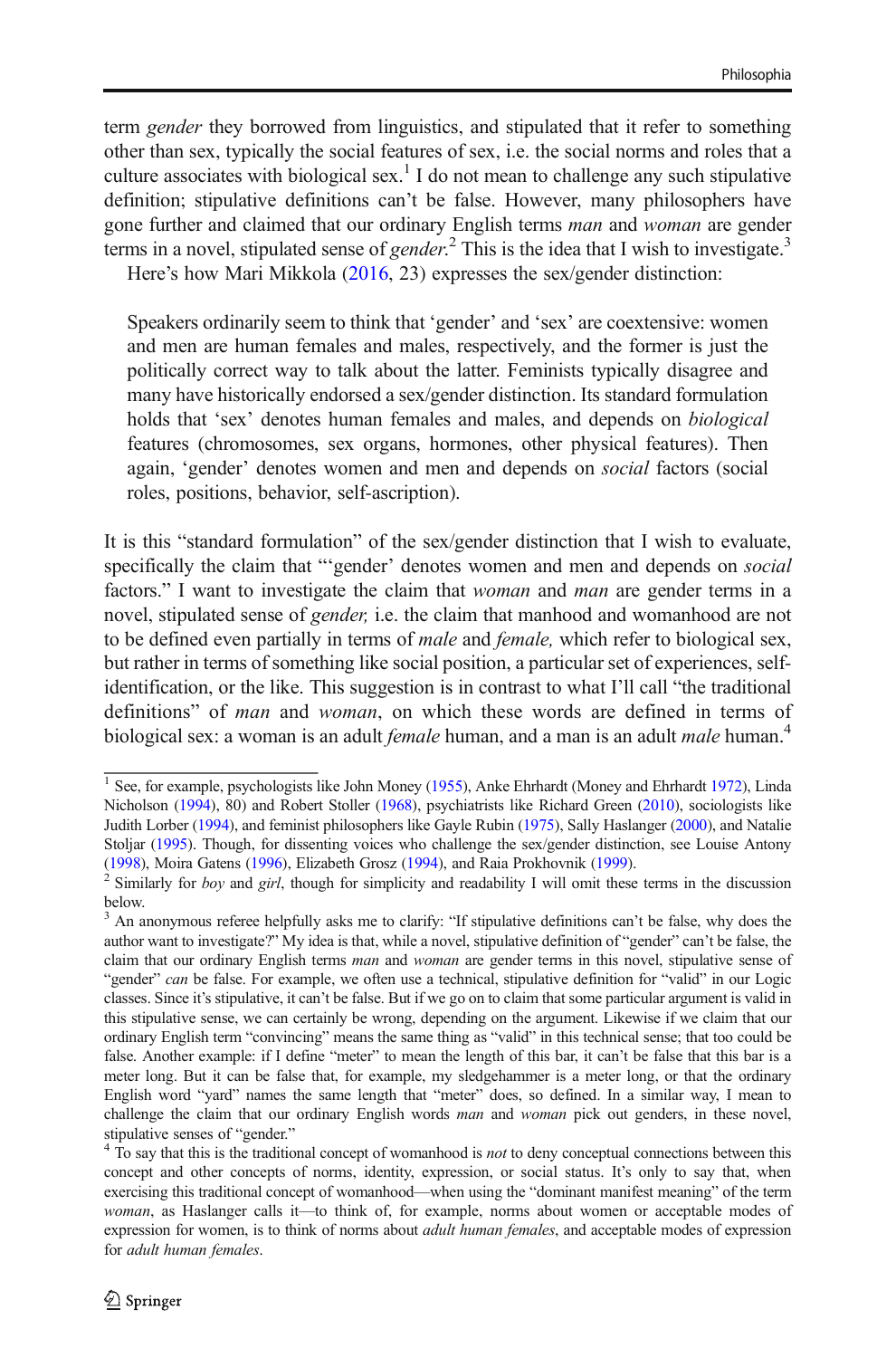These traditional definitions were, until recently, universally reported by lexicographers in, for example, the Oxford English Dictionary. The traditional definitions express what Sally Haslanger [\(2012](#page-18-0), 375) calls "the dominant manifest meaning" and what Toril Moi ([1999](#page-18-0)), 8) calls "the ordinary understanding" of man and woman, and these traditional definitions are what Talia Mae Bettcher [\(2009\)](#page-18-0), 103) calls the "definitional account" of gender. As Mikkola ([2017](#page-18-0)) puts it elsewhere, "Most people ordinarily seem to think that sex and gender are coextensive: women are human females, men are human males." On this view, there is no sex/gender distinction, and one's biological sex is determined by biological features like one's gamete size, hormone levels, primary and secondary sex characteristics, and genetics. And perhaps we weight these features according to how central or crucial we take them to be to membership in a biological sex category.<sup>5</sup>

Why call this view "traditional"? Well, the Oxford English Dictionary's first three senses of woman refer to adult female humans, and similarly for man. We're told that the word *woman* comes from an Old English word *wifmann*, meaning "female human":  $w\bar{t}$  (which meant female, not wife) modifying *mann* (which meant human, generically). To take just one example of an early use, we see that Jane Anger, in her essay Her Protection for Women (1589) used the word like so: "Was there ever any so abused, so slaundered, so railed upon, or so wickedly handeled undeservedly, as are we women?" Even Simone de Beauvoir, in her famous and influential book The Second Sex ([1949] 1956, 15) says, "Woman has ovaries; a uterus…" and later (ibid., 59) she says, "…there have always been women. They are women in virtue of their anatomy and physiology."<sup>6</sup> As late as 1976, de Beauvoir endorsed the traditional definition of woman, saying in an interview, "A positive definition of 'woman'? Woman is a human being with a certain physiology..." (Brison [2003](#page-18-0), 192).<sup>7</sup> Of this traditional definition of woman-hood, Bettcher [\(2009,](#page-18-0) 105) says: "On the face of it, the definition 'female, adult, human being' really does seem right. Indeed, it seems as perfect a definition as one might have

 $<sup>5</sup>$  Many biologists seem to hold that gamete size is the scientific essence of biological sex, as H<sub>2</sub>O is the</sup> scientific essence of water, i.e. to be a female is to belong to the sub-type of a species that produces large, immotile gametes, and similarly for male, though with regard to small, typically motile gametes. Most days, I think they're right about this. To account for cases in which a male is (due to youth, advanced age, "malfunction," etc.) currently unable to produce small, motile gametes, proponents of this definition will likely need to import teleological notions of *proper function*. And mutatis mutandis with females. Personally, I can't get enough teleology; but those who are allergic may look instead toward more broadly-based criteriaweighting views. For views with a similar criteria-weighting spirit, see Jacob Hale's [\(1996\)](#page-18-0) first five characteristics of what he calls "the defining characteristics of the category woman," which he thinks exhaust the sex characteristics. He says that these characteristics are, in our culture, more heavily weighted than any other when determining womanhood. See also Iris Young's ([1997](#page-19-0), 32) definition of women in terms of female bodies and biological processes (e.g. menstruation, childbirth, etc.), and gender-coded objects and practices (e.g. pronouns, clothes, cosmetics, etc.).

 $6$  If that's surprising to you, perhaps that's because, as Sara Heinämaa [\(1997\)](#page-18-0) argues, de Beauvoir's more famous dictum that "one is not born, but rather becomes, a woman" is commonly misread metaphysically, as endorsing the sex/gender distinction, when really de Beauvoir is interested only in a phenomenological description of women's situation. See also Kate Kirkpatrick ([2019](#page-18-0)), who nicely traces the lineage of de Beauvoir's famous saying back to philosophical debates in the 1920s, specifically to similar constructions by Maurice Blondel (ibid., 79) and especially Alfred Fouillée's "One isn't born, but rather becomes, free" (ibid., 255), a play on Rousseau's famous line, "Man is born free, and everywhere he is in chains." In that light, Kirkpatrick interprets de Beauvoir's dictum as a claim about the socialization and oppression of women (i.e. adult human females), rather than a revisionary claim about the metaphysics of womanhood.

 $<sup>7</sup>$  I'm indebted to Alex Byrne ([2020](#page-18-0)) for making me aware of this quotation.</sup>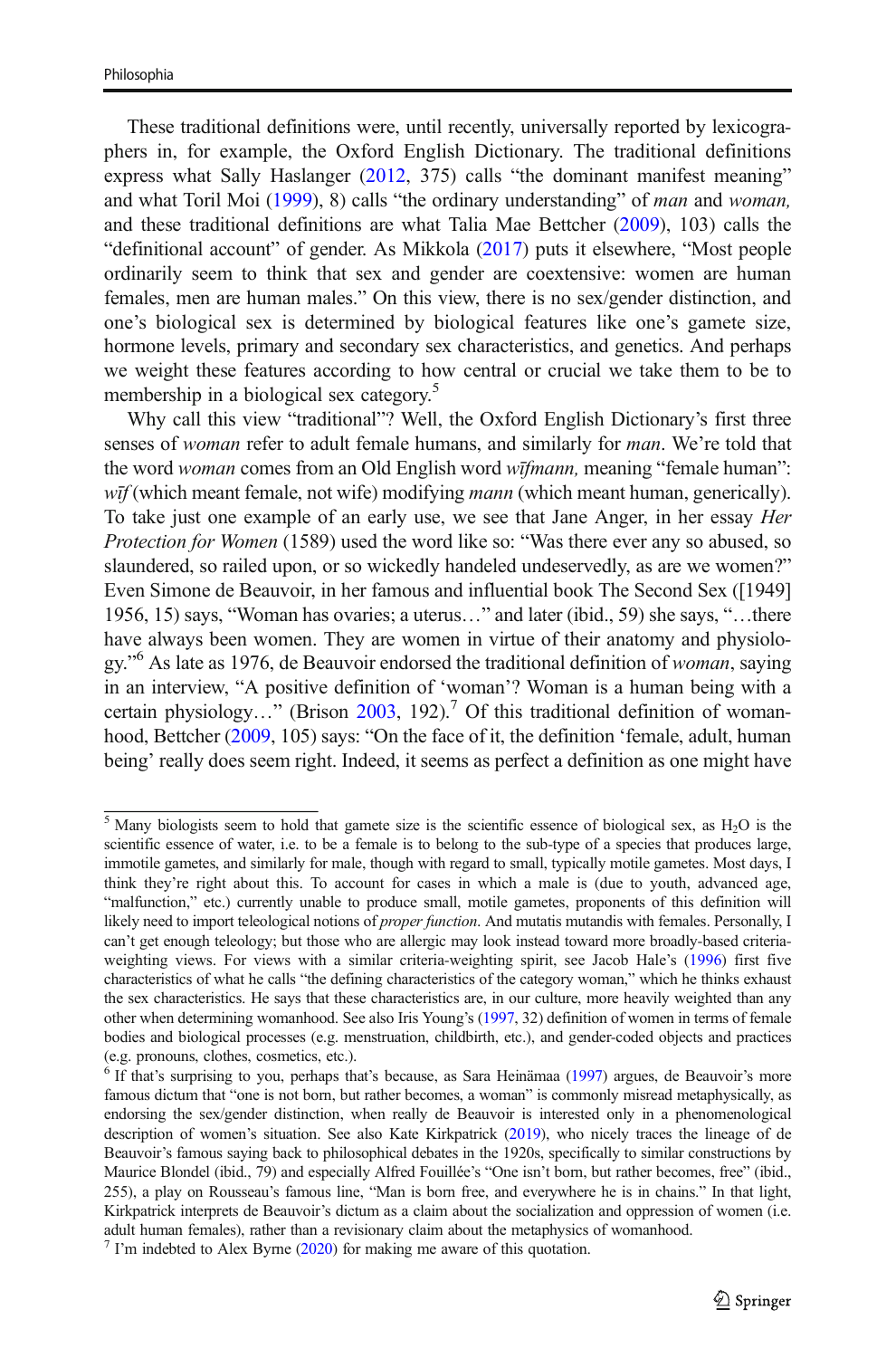ever wanted." She's not alone on that judgment; until recently, the traditional definitions of *woman* and *man* were the only definitions.<sup>8</sup>

But, things change. These days, many feminist philosophers—including Bettcher herself—argue that, despite its attraction, we should reject the traditional definitions of man and woman in terms of biological sex. Indeed, if any doctrine could be considered orthodoxy in feminist philosophy, it is that there is a sex/gender distinction, i.e. that woman and man are gender terms that are not defined in terms of biological sex. The sex/gender distinction is one of the most influential ideas of the twentieth century on the broader culture, both popular and academic. Let's call this view—that man and woman are gender terms not defined in terms of sex—"the revisionary view" of gender. And we'll call the corresponding gender concepts on this view "revisionary gender concepts."

Perhaps the most influential revisionary account of gender comes from Judith Butler [\(1988,](#page-18-0) [1999\)](#page-18-0), who has it that to be a woman is to repeatedly perform as a woman, i.e. to regularly and for the most part behave in line with feminine gender norms.<sup>9</sup> Another prominent and revisionary view of gender was recently expressed by Elinor Burkett [\(2015\)](#page-18-0): to be a woman is to have accrued certain experiences, endured certain indig-nities, and relished certain courtesies.<sup>10</sup> Haslanger [\(2000,](#page-18-0) 39–42, closely following Gayle Rubin [1975](#page-19-0)) offers a definition on which to be a woman is to be systematically subordinated along some dimension (economic, political, legal, social, etc.), and "marked" as a target for this treatment by being, regularly and for the most part, observed or imagined to have bodily features presumed to be evidence of a female's

 $\frac{8}{9}$  For arguments in favor of the traditional definitions, see Alex Byrne [\(2020\)](#page-18-0) 9 Butler ([1988](#page-18-0), 527) says, for example, that "the 'reality' of gender is constituted by the performance itself," so that "the transvestite's gender is as fully real as anyone whose performance complies with social expectation." And, in Gender Trouble (1999, 34), she says "There is no gender identity behind the expressions of gender; that identity is performatively constituted by the very 'expressions' that are said to be its results." Clearly, then, Butler means to deny the traditional definitions of manhood and womanhood, on which they are partly constituted by biological sex (which in turn is constituted by mind-independent/"prediscursive" chromosomes, gametes, physical characteristics, hormones, and the like). Butler's view is complicated by the fact that she asks, rhetorically, "Are the ostensibly natural facts of sex discursively produced by various scientific discourses in the service of other political and social interests?" And she answers, conditionally, "If the immutable character of sex is contested, perhaps this construct called 'sex' is as culturally constructed as gender; indeed, perhaps it was always already gender, with the consequence that the distinction between sex and gender turns out to be no distinction at all" (1999, 9–10). So, on some readings, Butler intends to collapse the sex/gender distinction, and have it that both are performative in just the same way. But I include her in this section for two reasons. First, she clearly means to deny the traditional definitions of man and woman, taking gender not to be identical to any mind-independent ("prediscursive") characteristics of biological sex (since there is no such thing, on this reading of her view). Second, though she suggests that both sex and gender are social constructions, given that she thinks transvestites might be male-bodied and yet woman-gendered, there must be, by her own lights, a sex/gender distinction. If she really denied the sex/gender distinction and thought that being woman-gendered just is to be female-bodied, she wouldn't use the term "transvestites" here. The people she describes would simply be women, and therefore females, dressing "normally." This is because she thinks that sex is "discursively produced by various *scientific* discourses" (emphasis added), whereas she thinks that gender is produced by (a patriarchal) culture more broadly (cf. 1999, 11). Each has its distinctive kind of performativity, which is why there can be, to use her example, transvestites who are male-bodied but woman-gendered. See Alison Stone [\(2007,](#page-19-0) 70ff) for more on why, even if Butler is right that both sex and gender are social constructions, it doesn't follow that there is no sex/gender distinction on her view. <sup>10</sup> A few of Burkett's examples: coping with the onset of one's period in the middle of a crowded subway,

experiencing the humiliation of discovering that one's male work partners' checks were far larger than one's own, and experiencing the fear of being too weak to ward off rapists. One must have enough of the right kind of experiences in order to be a woman, on Burkett's view.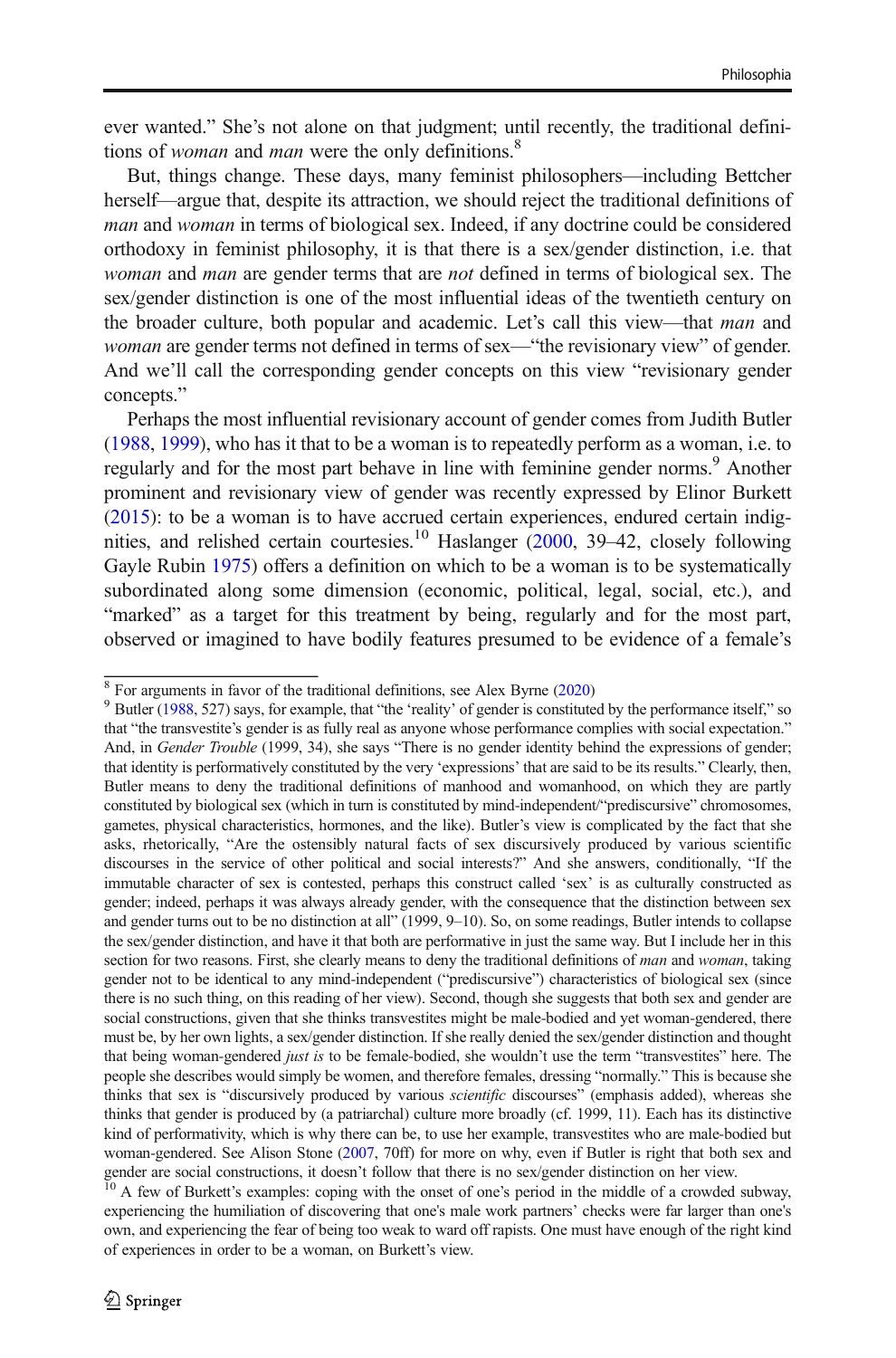biological role in reproduction. Katharine Jenkins ([2016](#page-18-0)) suggests that womanhood is a matter of norm-relevancy: to be a woman is to take (enough) norms of femininity to be relevant to oneself (even if one does not, ultimately, abide by these norms). And, most recently, Bettcher ([2017](#page-18-0), 396) endorses a view on which being a woman is entirely a matter of sincere self-identification.

Now, it is important to note that there are at least two possible projects that philosophers might be engaged in when they advocate for revisionary definitions of woman and man. They might think that, as a matter of fact, womanhood and manhood are not now and never have been truly defined in part by biological sex. That is, they might think that the traditional definitions of *man* and *woman* are false, and they might be in the business of searching for the *truth* about womanhood and manhood. Alternatively, philosophers who advocate revisionary gender concepts might be engaged in what's become known, following Haslanger, as "ameliorative inquiry," or, more broadly, "conceptual engineering" and "metalinguistic negotiation." That is, they might think that, although our terms *woman* and *man* did—and in many linguistic communities still do—function as the traditional definitions would have it, nevertheless we should stop using the words *man* and *woman* that way, and instead come to associate those words with these new, revisionary concepts and definitions. On this view, the traditional definitions of woman and man were correct, and are correct, but the goal is to change the way we speak moving forward, for the sake of advancing the cause of social justice. While ordinary folk—those hewers of wood and drawers of water—may still use biologically-based definitions of *woman* and *man*, the idea is that social justice requires a linguistic intervention. I engage with ameliorative inquiry in other work.<sup>11</sup> Here, in this essay, I mean to address those philosophers who hold the first view, that the traditional definitions of manhood and womanhood are now and always have been false, and who advocate revisionary gender concepts—featuring a sex/gender distinction—as the *truth* about womanhood and manhood.

My interest in this paper is to show that, as Lord Byron might have put it, the sex/ gender distinction has a front of brass, but feet of clay: the distinction is held in high esteem, but the arguments supporting it have surprising flaws. We will survey the literature and tour arguments in favor of the revisionary view of womanhood and manhood, and then we'll critically evaluate those arguments. I will conclude that they all fail, and so philosophers should either develop stronger arguments for the sex/ gender distinction, or cultivate a variety of feminism that's consistent with the traditional, biological understanding of manhood and womanhood.

#### 1.2 The Argument from Resisting Biological Determinism

Our first argument against the traditional definitions of *man* and *woman*, and in favor of the sex/gender distinction, has to do with biological determinism, and a motivation to resist it. Toril Moi [\(1999,](#page-18-0) 5) says, "The feminists who first appropriated the sex/gender distinction for their own political purposes were looking for a strong defence against biological determinism, and in many cases the sex/gender distinction delivered

<sup>&</sup>lt;sup>11</sup> See Bogardus ([2019](#page-18-0)). There, I argue that revisionary gender concepts are either unintelligible due to vicious circularity, or trans exclusive. And I argue that the project of ameliorative inquiry is incoherent, and impossible to complete (at least, in a trans-inclusive way).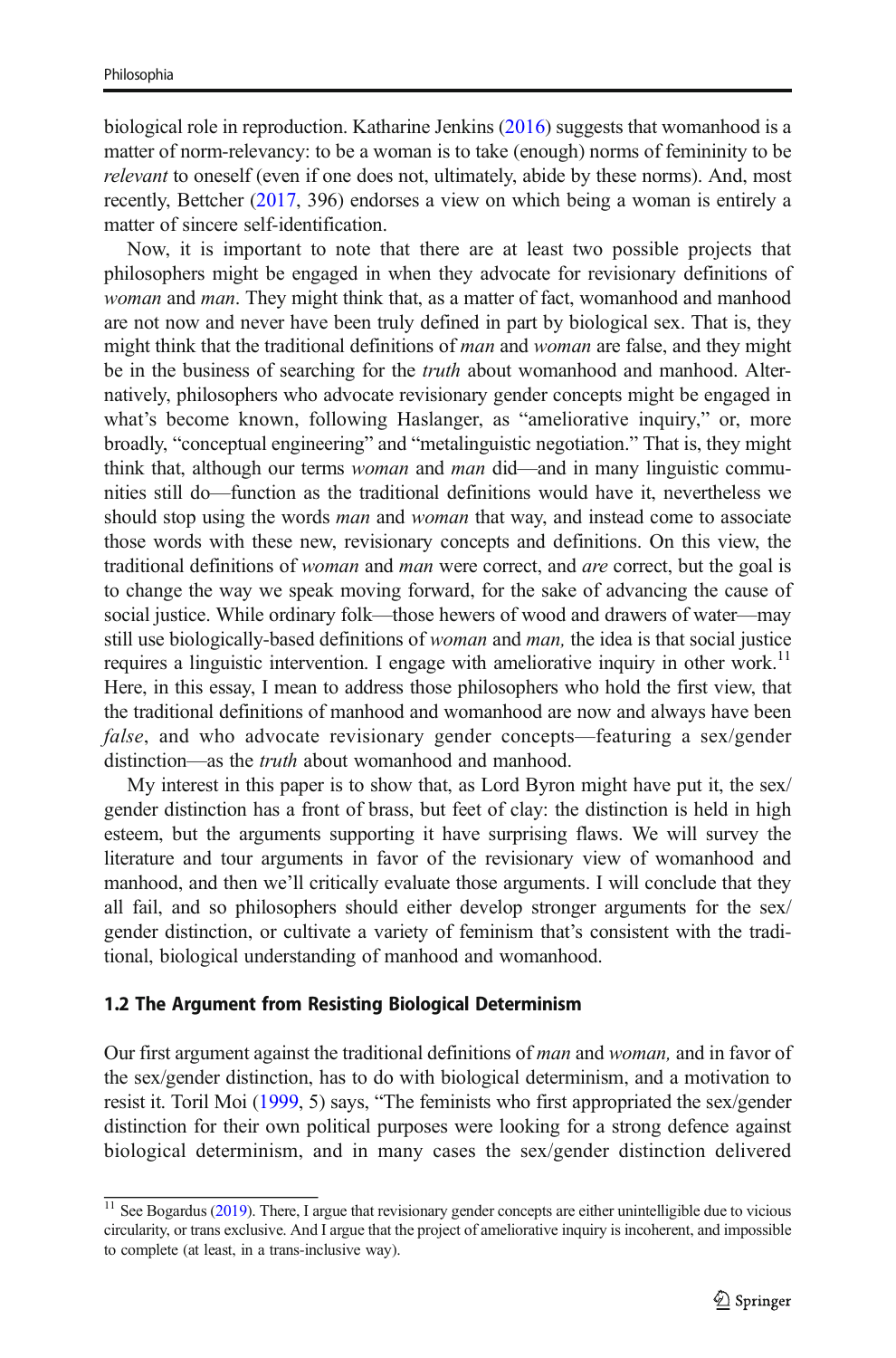precisely that." Jennifer Saul reports (2012, 196): "One key reason for [the sex/gender distinction] was to draw attention to the thought that biology is not destiny: the sex we're born with needn't determine the sort of life we live." Judith Butler ([1999](#page-18-0), 8) agrees that the distinction between sex and gender was "[o]riginally intended to dispute the biology-is-destiny formulation…" And Mari Mikkola [\(2017\)](#page-18-0) tells us:

The main feminist motivation for making this distinction was to counter biological determinism or the view that biology is destiny. A typical example of a biological determinist view is that of Geddes and Thompson who, in 1889, argued that social, psychological and behavioural traits were caused by metabolic state. Women supposedly conserve energy (being 'anabolic') and this makes them passive, conservative, sluggish, stable and uninterested in politics. Men expend their surplus energy (being 'katabolic') and this makes them eager, energetic, passionate, variable and, thereby, interested in political and social matters. These biological 'facts' about metabolic states were used not only to explain behavioural differences between women and men but also to justify what our social and political arrangements ought to be. To counter this kind of biological determinism, feminists have argued that behavioural and psychological differences have social, rather than biological, causes. $^{12}$ 

Now, it's difficult to trace the dialectic in these passages. What I mean is, while it's clear that these passages contain arguments, it's difficult to discern just what the conclusion of these arguments is meant to be. On the one hand, it sounds as though we're being given a reason to accept the sex/gender distinction as true, i.e. a reason to think the traditional definitions of man and woman are false. (And that reason is that the traditional definitions somehow entail or support something known to be false: biological determinism.) Saul talks of "one key reason [for the sex/gender distinction]," and Mikkola gives us "the main feminist motivation for making this distinction." But, on the other hand, these passages can also read as though the sex/gender distinction is being deployed to "counter" biological determinism, as Mikkola puts it, to "dispute" it as Butler says, to provide "a strong defence" against it, according to Moi. And then the distinction is recommended to us as being *useful* in this regard, whether or not it is true. This sounds more like a pragmatic justification for adopting the sex/gender distinction: whether or not the traditional, biological definitions of womanhood and manhood are actually true, we ought to speak as though they are false, in order to prevent the spread of this pernicious doctrine of biological determinism.

Neither of these interpretations is a happy one, for our purposes, since we are looking for strong arguments for the sex/gender distinction. The first interpretation is indeed an argument for the truth of the sex/gender distinction, i.e. an argument that the traditional definitions of woman and man are false. That's good; it's one of our desiderata. However, the resulting argument is so dreadfully implausible that I'm reluctant to attribute it to any professional philosopher. The second interpretation

 $12$  For other historical and also more recent examples, see Greene [\(2004](#page-18-0)). Greene includes examples of this line of thinking from Steven Pinker's ([2002](#page-19-0)) The Blank Slate. Pinker says, "of course the minds of men and women are not identical," and these differences "almost certainly originate in human biology." As an example of such differences, Pinker claims that boys are more violent and excel at mathematics, whereas women "experience basic emotions more intensely," and "have more intimate social relationships."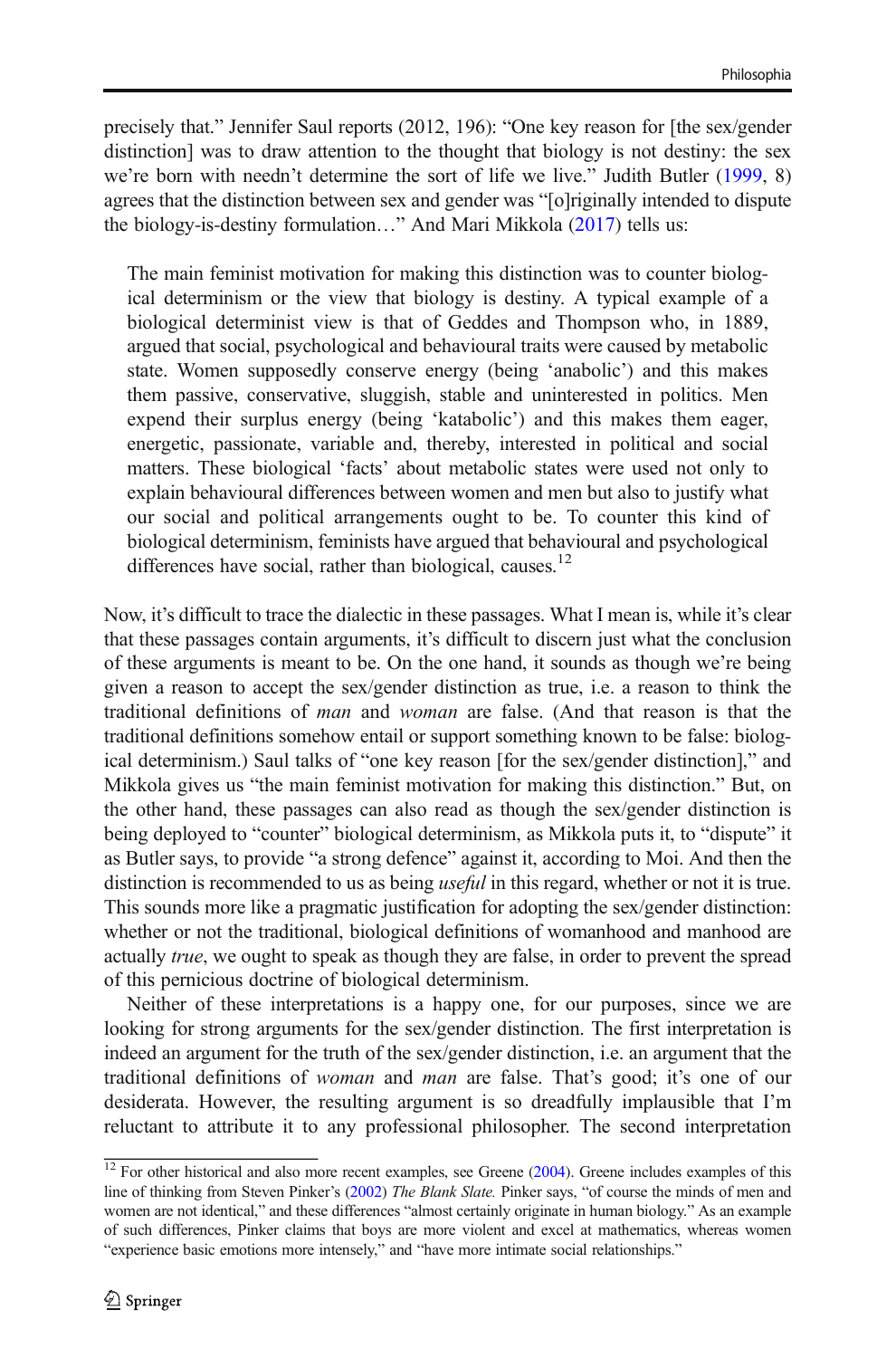involves a less implausible argument, which is good. However, this argument is not for the *truth* of the sex/gender distinction. At most, it is an argument for the *utility* of the sex/gender distinction in combating public misconceptions about biological determinism, a wouldn't-it-be-convenient-if-this-were-true sort of thought. Since we're considering the metaphysics of gender, and the truth of the traditional definitions, this interpretation of the argument is irrelevant, and therefore unsatisfying. But these are the only two interpretations that suggest themselves. And this is a major strand of contemporary feminist thought. So, I will consider both interpretations. I include these last two paragraphs in order to beg the reader's patience as we attend to two obviously unsatisfying arguments in turn.

One way of understanding the above quotations is as an argument against the traditional definitions of woman and man—and therefore in favor of the sex/gender distinction. The argument runs along these lines:

- 1. If women are adult female humans—if, that is, women are purely biological entities—then biological determinism is true with respect to women: a woman's social, psychological, and behavioral traits are inevitable, being determined by her biological states.
- 2. Biological determinism with respect to women is false.
- 3. So, women are not adult female humans.

And similarly with respect to men. This argument is to the point—it concludes that the traditional definitions are false—but, as I warned you above, it isn't exactly sparkling with plausibility. Premise (1) is doing the heavy lifting here, and it's the least believable. What can we say in its favor? The idea, I take it, is that, unless we want to adopt a dualistic "ghost in the machine" view of human persons, we must admit that women (and men) are physical through and through. And this pressures us to accept that all of their characteristics are determined by their physical characteristics. This includes their responses in social situations, their psychological traits, and their behavior in general. Voila: biological determinism.

But there are good reasons to think this argument is too quick. To see this, consider another species. Though the ground in this debate is constantly shifting, at the time of writing I think we can all still agree that a lioness is simply an adult female lion. Now, does biological determinism for lionesses follow just from that? Should we conclude that a lioness'social, psychological, and behavioral traits are completely determined by her biological states merely because we know that she is an adult female lion? Wouldn't we still have to actually *check*?

Here's another way to see the point: premise (1) inherits its plausibility from a more general principle which says that being a biological entity (e.g. an adult female human) means biology is destiny. That's the idea behind (1): if it turns out that women are biological females, then that's sufficient for biological determinism to be true of them. So, presumably it's the *being biological females* that's turning the gears of this inference. But consider the fact that, of course, adult female humans have the property of being biological females. Adult female humans have the property that premise (1) says is sufficient to prove biological determinism. But then we might proceed to an unwelcome conclusion via the following argument, where  $(1^*)$  is an instance of that more general principle that lies behind and explains the plausibility of (1) above: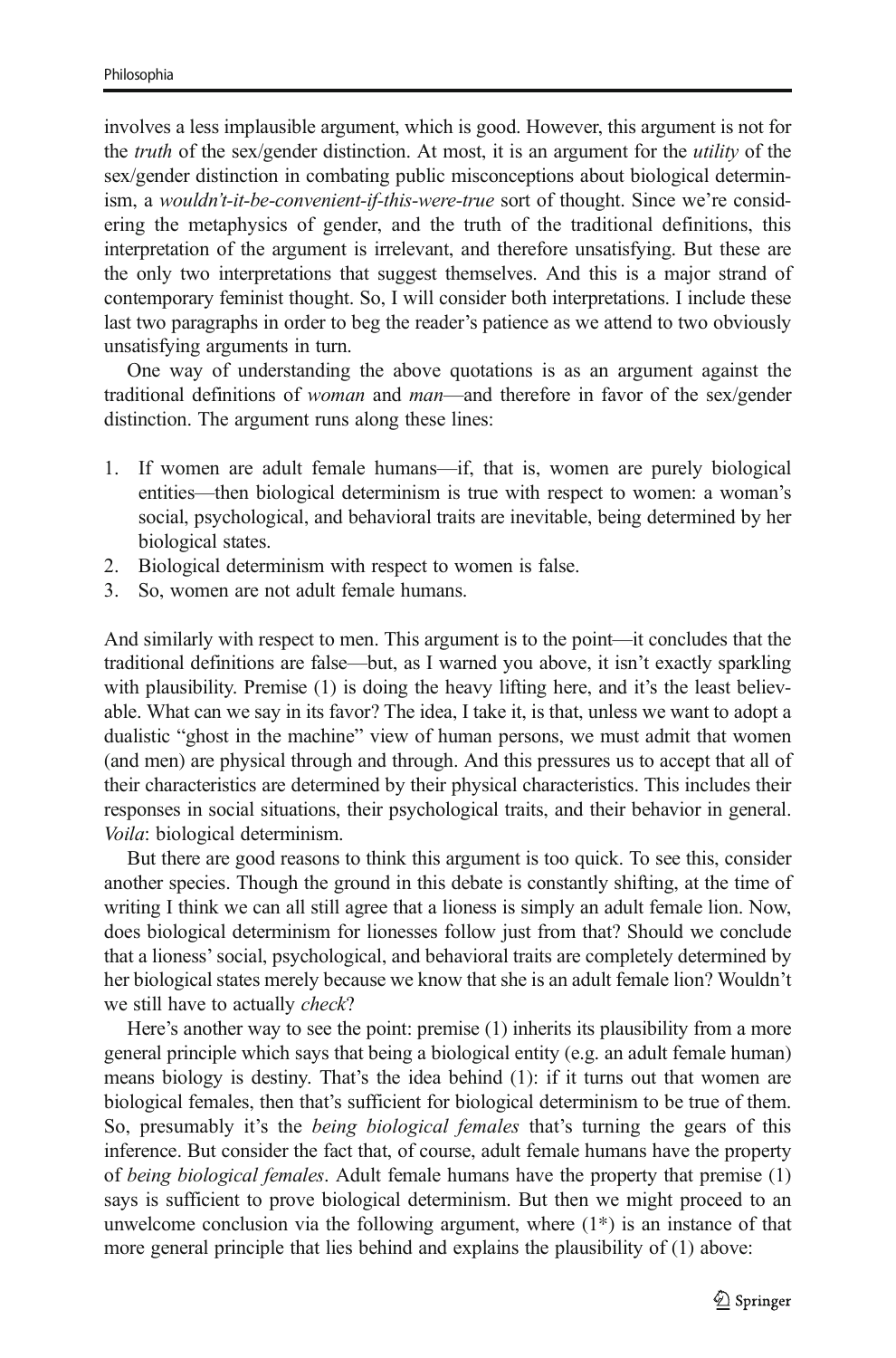- 1\*. If adult female humans are adult female humans, then biological determinism is true with respect to them: an adult female human's social, psychological, and behavioral traits are inevitable, being determined by her biological states.
- 2\*. Biological determinism with respect to adult female humans is false.
- 3\*. So, adult female humans are not adult female humans.

Since the argument is valid,  $(3^*)$  is impossible, and  $(2^*)$  is true, then the culprit must be  $(1^*)$ . It's false. If  $(1^*)$  were true, then adult female humans would not escape biological determinism. And the same would go, mutatis mutandis, for adult male humans, and also for intersex individuals—every one of us has some biology, after all. This is a bad result for those who want to resist biological determinism. And, if we admit that being adult female humans is *not* enough for biological determinism, in order to reject  $(1^*)$ , then there's no threat of biological determinism for the traditional definition on which women are adult female humans. That is, since  $(1^*)$  is false, and since it's an instance of the general inference that lies behind and explains premise (1) in the original argument, then that original premise  $(1)$  loses its motivation. And so that original  $(1)$ – $(3)$  argument for the sex/gender distinction is unconvincing.

Perhaps any residual attraction of premise (1) comes from thinking that being a woman is identical with having stereotypically feminine social, psychological, and behavioral traits. Then, if having those traits—i.e. on this view, being a woman—were just a matter of biology (i.e. being female), then one could see how perhaps biological determinism might be true for women. But that understanding makes meeting those gender stereotypes essential for womanhood. And why accept that?

Let's move, then, to the second interpretation of the original arguments concerning biological determinism. This paper is concerned with the metaphysics of gender: what is a woman, and what is a man? Nevertheless, it is worth mentioning that one might think we could repair and repurpose the above argument for the sex/gender distinction by construing it instead as an invitation to engage in some conceptual engineering, i.e. as an invitation to modify, for the sake of some social good, which concepts we express with the words *woman* and *man*. The argument might proceed like this:

- 4. If we use *woman* to refer to adult female humans, then it will be *too easy* to think that biological determinism is true, and to justify subordination of women on that basis. $13$
- 5. Ceteris paribus, we shouldn't allow that to be so easy.
- 6. So, ceteris paribus, we shouldn't use woman to refer to adult female humans.

By way of evaluation, note first that the conclusion of this argument doesn't tell us about *what women are*. Women may still be adult female humans, for all this argument says. This argument concludes merely that it's inappropriate, or immoral, or imprudent to say that they are. So, as I warned you above, if our question is what gender is, this argument is not to the point. The traditional definitions of *woman* and *man* may still be true, even if this argument is sound. This argument proves, at most, that it's an

 $\frac{13}{13}$  As one anonymous referee for this journal helpfully put it, perhaps the idea here is, "if we don't have two separate terms (one for the social and one for the biological) then we can't refer to the social and will end up rolling all the apparently determined traits into the one concept."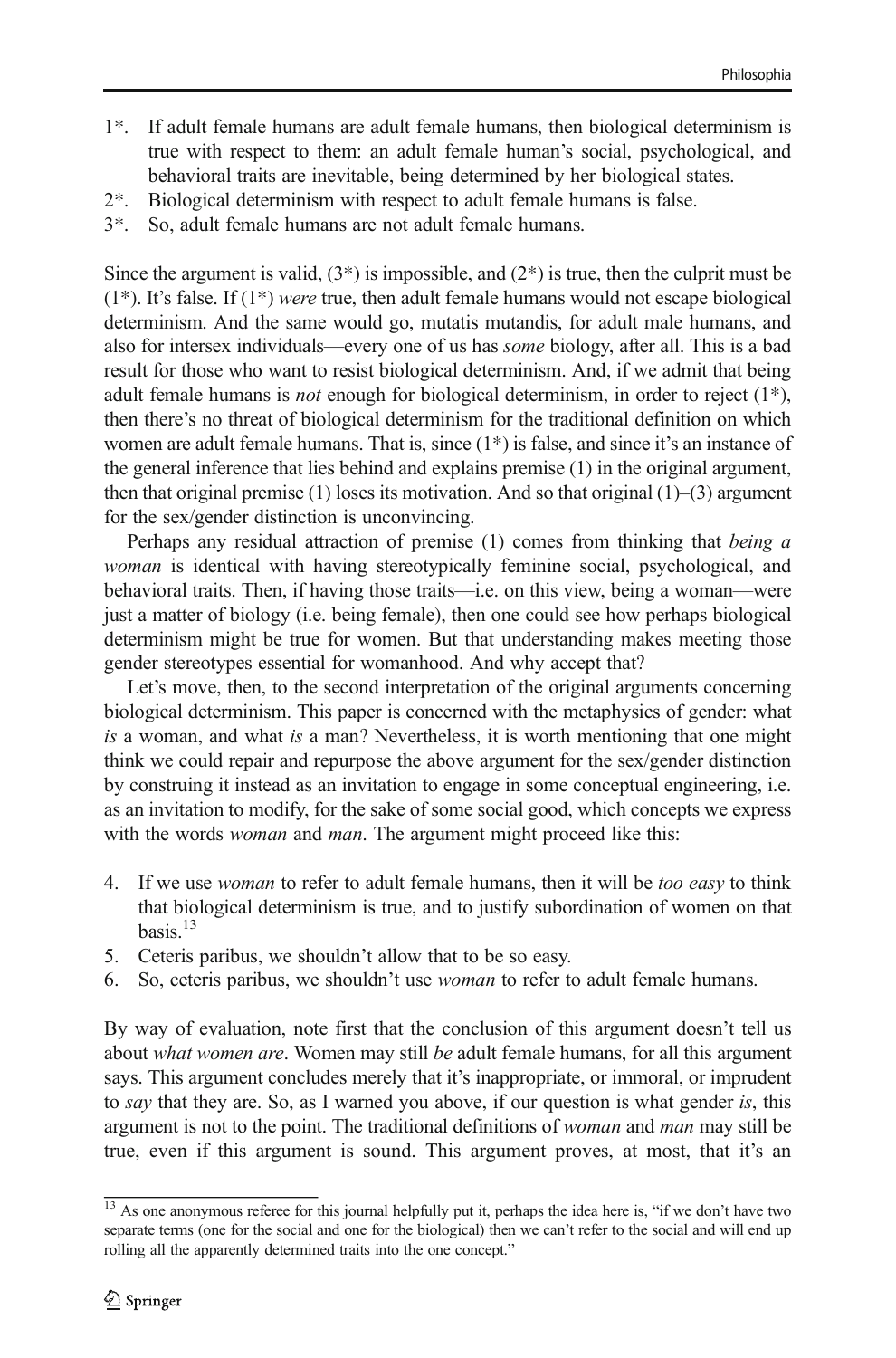unspeakable truth, or that there would be some utility in changing the subject a bit, and coming to use the words *man* and *woman* to express different concepts.

Concerning premise (4), the sexist who harbors thoughts like "women are unfit for politics because of their metabolic states" will likely also think things like "adult female humans are unfit for politics because of their metabolic states." How will conceptually engineering the terms *man* and *woman* help combat this misunderstanding? How, exactly, will conceptual engineering accomplish that social good which is meant to justify it? Why not just attack the root of the problem, and refute biological determinism instead? That's more to the point, and simple enough. But it can be done without abandoning the traditional definitions of womanhood and manhood.<sup>14</sup> Toril Moi [\(1999,](#page-18-0) 5) makes a similar point, when she notes that "feminists managed to make a convincing case against biological determinism long before they had two different words for sex to choose from. Even in a language without the sex/gender distinction it is not difficult to convey one's opposition to the idea [of biological determinism]."<sup>15</sup> Just so. The sex/ gender distinction is simply not required to resist biological determinism. Indeed, it's hard to see how it even helps.

#### 1.3 The Argument from Biologically Intersex People and Vagueness

The second argument we'll consider against the traditional definitions of woman and man concerns the vagueness of our biological sex categories. Here's how Jennifer Saul [\(2012,](#page-19-0) 198) runs the argument:

The 'folk' view of human biological sex is that (a) there are two mutually exclusive and jointly exhaustive categories of human, male and female; (b) people fall neatly and easily into these categories. This view is false—there are people with XX chromosomes but male genitalia, people with XY chromosomes and female genitalia, people with various mixtures of male and female genitalia, and various permutations of chromosomes, genitalia, and secondary sex characteristics… So, one problem for understanding "woman" as a sex term is that intersexed people show that it is far from clear whom the sex term "woman" refers to. Consideration of intersexed people, and the way that they are often medically forced into one of our two sex categories, also helps to motivate the thought that a strict division between sex (biological) and gender (social) is not as

 $\frac{14}{14}$  For other criticisms of this sort of project of conceptual engineering, also known as ameliorative inquiry see<br>Bogardus (2019).

 $15$  One might convey it like so, "[The biological facts] are one of the keys to the understanding of woman. But I deny that they establish for her a fixed and inevitable destiny. They are insufficient for setting up a hierarchy of the sexes; they fail to explain why woman is the Other; they do not condemn her to remain in this subordinate role forever" (de Beauvoir [1949] 1956, 60). Ironically, though they attempt to convey the utility of the sex/gender distinction in challenging biological determinism, the quotations provided at the beginning of this section themselves provide examples of how one might challenge biological determinism without using the sex/gender distinction at all. For example, Mikkola (ibid.) says, "To counter this kind of biological determinism, feminists have argued that behavioural and psychological differences have social, rather than biological, causes." But of course one might argue in precisely that same way, while holding that men are adult human males and women are adult human females.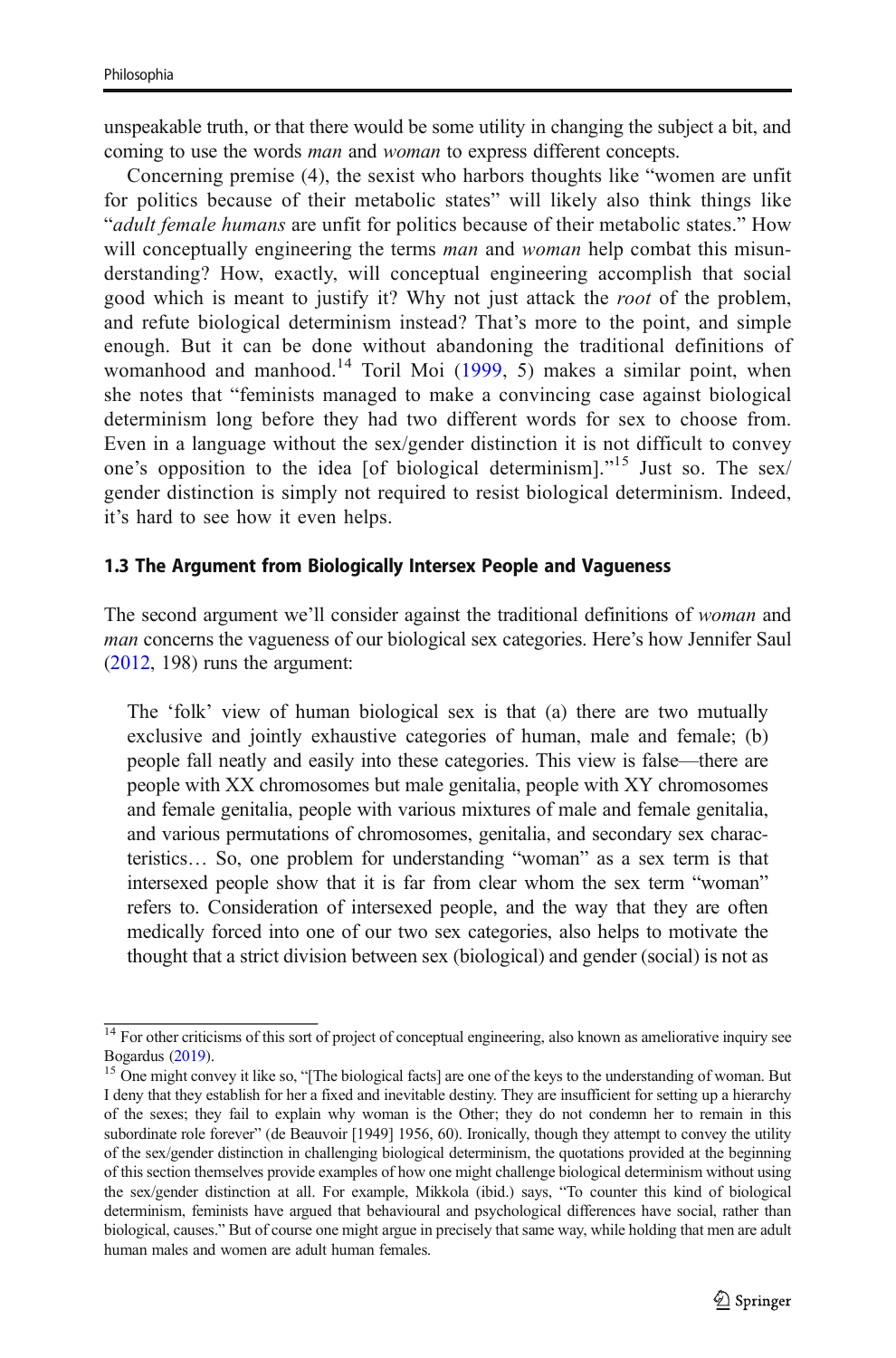tenable as it may have seemed. Sex is arguably, at least in part and in some cases, socially determined.<sup>16</sup>

Saul means to argue against the view that, as she puts it, man and woman are "sex" terms." I myself don't think the traditional definitions of woman and man are best described as "sex terms," because, while biological sex is a crucial part of the traditional definitions of man and woman, those definitions also include information about age and species. (Merely being female isn't enough to be a woman, otherwise newborn female humans would be women, as would female fruit flies.) By "sex term," Saul seems to mean a term that is defined at least in part by biological sex. Bearing this caveat in mind, I believe Saul's argument goes like so:

- 7. If man and woman are sex terms, then any adult human is either clearly a man or clearly a woman and not both.
- 8. But some adult intersex people are neither clearly men nor clearly women.
- 9. So, man and woman are not sex terms.

There are problems. What premise (7) says, substantially, is that if two terms are sex terms, then, for any human, exactly one of the terms *clearly* applies—"neatly and easily" as Saul puts it. But that's doubtful. Against premise (7), consider that a similar argument, swapping out *man* and *woman* for *male* and *female*, would show that male and female are not sex terms. But that's absurd. I'm thinking of this argument:

- 7\*. If male and female are sex terms, then any human is either clearly a male or clearly a female and not both.
- 8\*. But some intersex people are neither clearly male nor clearly female.
- 9\*. So, *male* and *female* are not sex terms.

Premise (7\*) is an instance of the general principle embodied by the original premise  $(7)$ . And premise  $(8^*)$  is at least as plausible as the original premise (8): at least some intersex individuals do not fall "neatly and easily" into biological sex categories, just as with gender categories. Yet conclusion (9\*) is absurd. So, what's gone wrong? I suggest the problem is premise  $(7^*)$ .

<sup>&</sup>lt;sup>16</sup> One finds similar arguments in Dembroff ([2018](#page-18-0)), Bettcher [\(2009,](#page-18-0) 103), and again in Bettcher ([2013](#page-18-0), 236). Elizabeth Barnes ([2019](#page-18-0), 16) puts it this way: "The prevalence of intersex conditions seems to be enough to show that our gender terms are not simple synonyms for biological sex terms – even if ordinary speakers often take them to be. Research increasingly shows a spectrum of sex variation between the male and female binaries. But ordinary speakers seem happy to attribute terms like 'man' or 'woman' to people with various intersex conditions, so long as their gender expression and presentation is binary and has been consistent throughout their life." I believe Barnes is right that (many) ordinary speakers seem happy to treat at least some intersex individuals as men or women, including calling them such. But Barnes' version of the argument assumes that these ordinary speakers are not equally happy to treat these intersex individuals as male or female as well, including calling them such. For, if they are so willing, Barnes has found no discrepancy between our use of gender terms and our use of biological sex terms. And ordinary speakers may well be so willing, perhaps because they do not mean to use either gender or biological sex terms in a literal way in these cases, but rather in an honorific, courteous way. Without ruling out this possibility, Barnes' version of the argument does not succeed.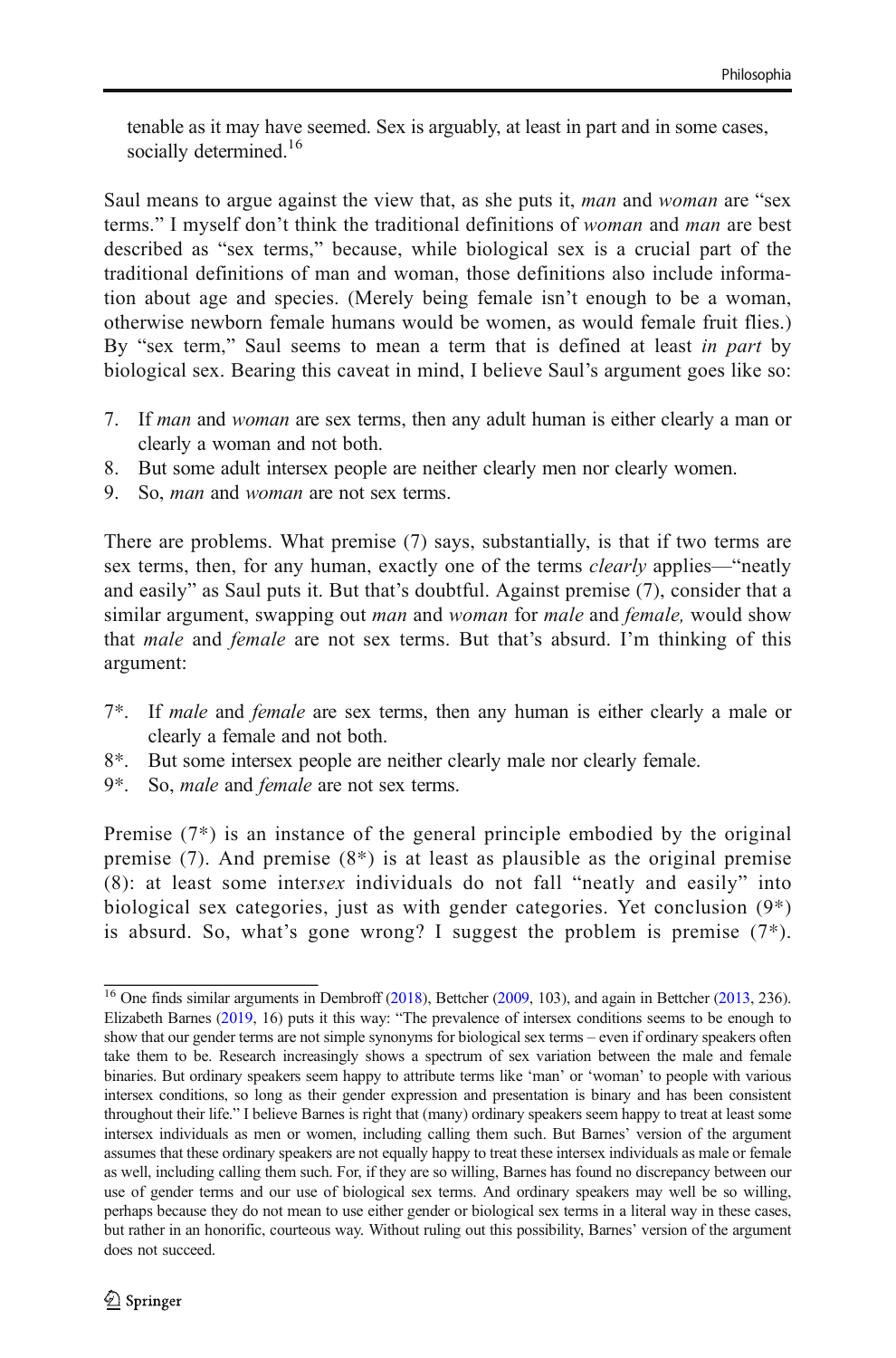Somehow our sex terms male and female allow for borderline cases. Probably because we don't *really* think any person is either clearly male or clearly female and not both, as premise  $(7^*)$  suggests.<sup>17</sup> Saul is incorrect to say that it's part of the folk view of human biological sex that everyone falls "neatly and easily" into one or the other sex category, just as it's no part of the folk view of "bald" that anyone you choose falls "neatly and easily" into the bald or the non-bald camp. An astonishing number of our concepts allow for borderline cases.

And, so, the advocate of the traditional definitions of woman and man is free to deny the original premise (7) on the same grounds: perhaps *woman* and *man* are defined partly in terms of sex, and perhaps that's partly why those terms allow for borderline cases. After all, many biological concepts allow for borderline cases. Like the central biological concept *life*, for example. Think of viruses, or prions. And also fish (think lungfish), eye (think eye-spots), etc. When it comes to our concept *woman*, *female* is vague, but so are *adult* and human. So, if a woman is an adult female human, it should be no surprise that woman allows for borderline cases. That concept plausibly inherits its vagueness from its constituent concepts, all of which are vague. But why think this vagueness is a problem? Biology is shot through with vagueness, after all. There's no way around it. $^{18}$ 

What's more, revisionary gender concepts are themselves vague. The gender revisionist agrees there can be borderline cases of sex as well as borderline cases of gender; we're often told "gender is a spectrum," after all. Review again those revisionary proposals we canvassed a moment ago: Butler's performativity view; Burkett's right-kind-of-experience view; Haslanger's subordination-on-basis-of-sex view; Bettcher's sincere self-identification view; and Jenkins' accepting-enough-of-the-right-kind-of-gender-norms view. Each one of these will allow for borderline cases. If that vagueness doesn't discredit these revisionary views, why should it discredit the traditional definitions? If vagueness is a problem, gender revisionism doesn't solve it. In fact, by believing in *both* sex *and* gender categories as distinct, and by adding more gender categories that are less well-defined, gender revisionism piles vagueness upon vagueness. It compounds the problem. So, if vagueness is a cost, gender revisionism has a higher price than do the traditional definitions of man and woman. We have here, then, no reason to reject the traditional definitions.<sup>19</sup>

<sup>&</sup>lt;sup>17</sup> Perhaps you think any human is either male or female and never both, while still being skeptical that it's always *clear* which of those categories a person is in. I mean to express only that latter skepticism, while remaining neutral on whether every human is either male or female and never both.<br><sup>18</sup> As de Beauvoir ([1949] 1956, 52) put it, "In nature, nothing is ever perfectly clear."

<sup>&</sup>lt;sup>19</sup> For another, helpful response to the argument from intersex individuals and vagueness, please see Alex Byrne ([2020](#page-18-0)).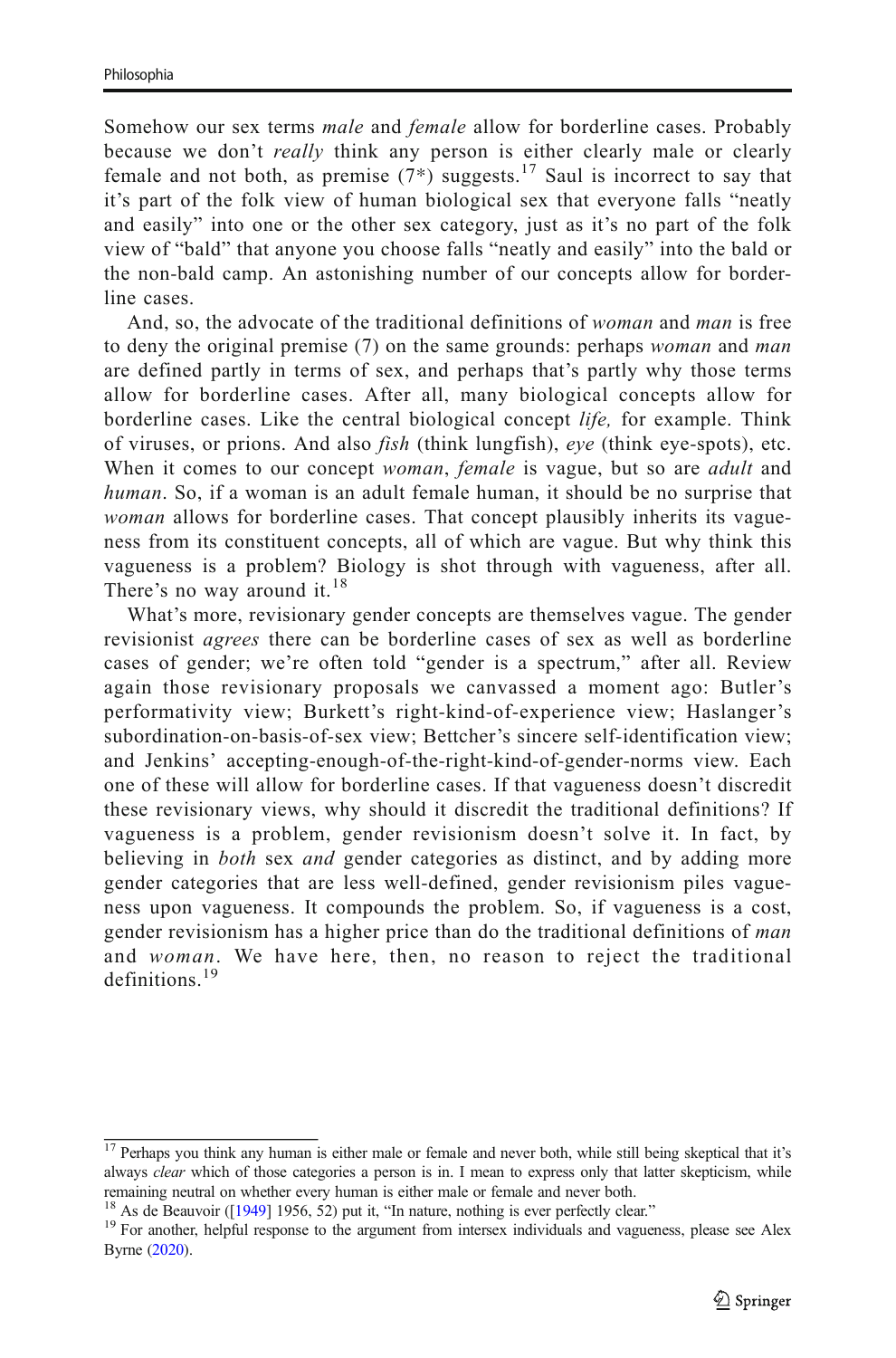## 1.4 An Argument from the Normativity of Gender

Robin Dembroff ([2018](#page-18-0)) recently presented the following argument against "the identity view of gender," i.e. against what I've been calling the traditional definitions of man and woman:

For all the huffing about how gender is just body parts, no one in practice holds the identity view of gender. If gender is just reproductive features and nothing more, it makes no more sense to insist that people must look, love or act in particular ways on the basis of gender than it would to demand that people modify their behaviour on the basis of eye colour or height. Even if reproductive traits are correlated to personality, physical capabilities or social interests, such correlations don't equate to norms. As David Hume has taught us, is doesn't make ought. Having feet is correlated with walking, but I can walk on my hands if I want to. Having a tongue is correlated with experiencing taste, but who cares if I decide to drink Soylent every day? Once we recognise that gender categories mark how one ought to be, and not only how one's body is, the identity view unravels. To build in the 'oughts' is to admit that gender is more than just body parts.

I believe that Dembroff is reasoning like so:

- 10. Gender properties like *being a man* and *being a woman* entail how one ought to be. They have normative implications.
- 11. Biological properties like being an adult human male and being an adult human female do not entail how one ought to be. They have no normative implications.
- 12. So, gender properties cannot be identical with biological properties. In particular, the traditional definitions of woman and man cannot be true.

The inference here looks to operate via Leibniz' Indiscernibility of Identicals. If the property of *being a woman* is identical with the property of *being an adult* female human, then whatever is true of being a woman must also be true of being an adult female human, and vice versa. But there are differences, Dembroff thinks: being a woman has normative implications, but being an adult human female does not. So, these properties cannot be identical. (And similarly with the traditional definition of man.) QED.

That main inference is indeed valid. Unfortunately, there are reasons to doubt the truth of premise (11). As a warm-up exercise, notice that we are often quite comfortable attributing normativity to purely biological entities: the heart should pump blood, the eye *should* focus, the pancreas *should* produce insulin, and so on. Now, you might think that these are "proper function *oughts*," not true moral oughts, and perhaps Dembroff has in mind only moral oughts for the purposes of this argument. But, in fact, it does looks like purely biological entities are also amenable to full-blown moral *oughts*. Adult human males ought to protect those in their care, for example, and they shouldn't be wantonly cruel. Adult human males and females both ought to be kind and generous. Adult human females should not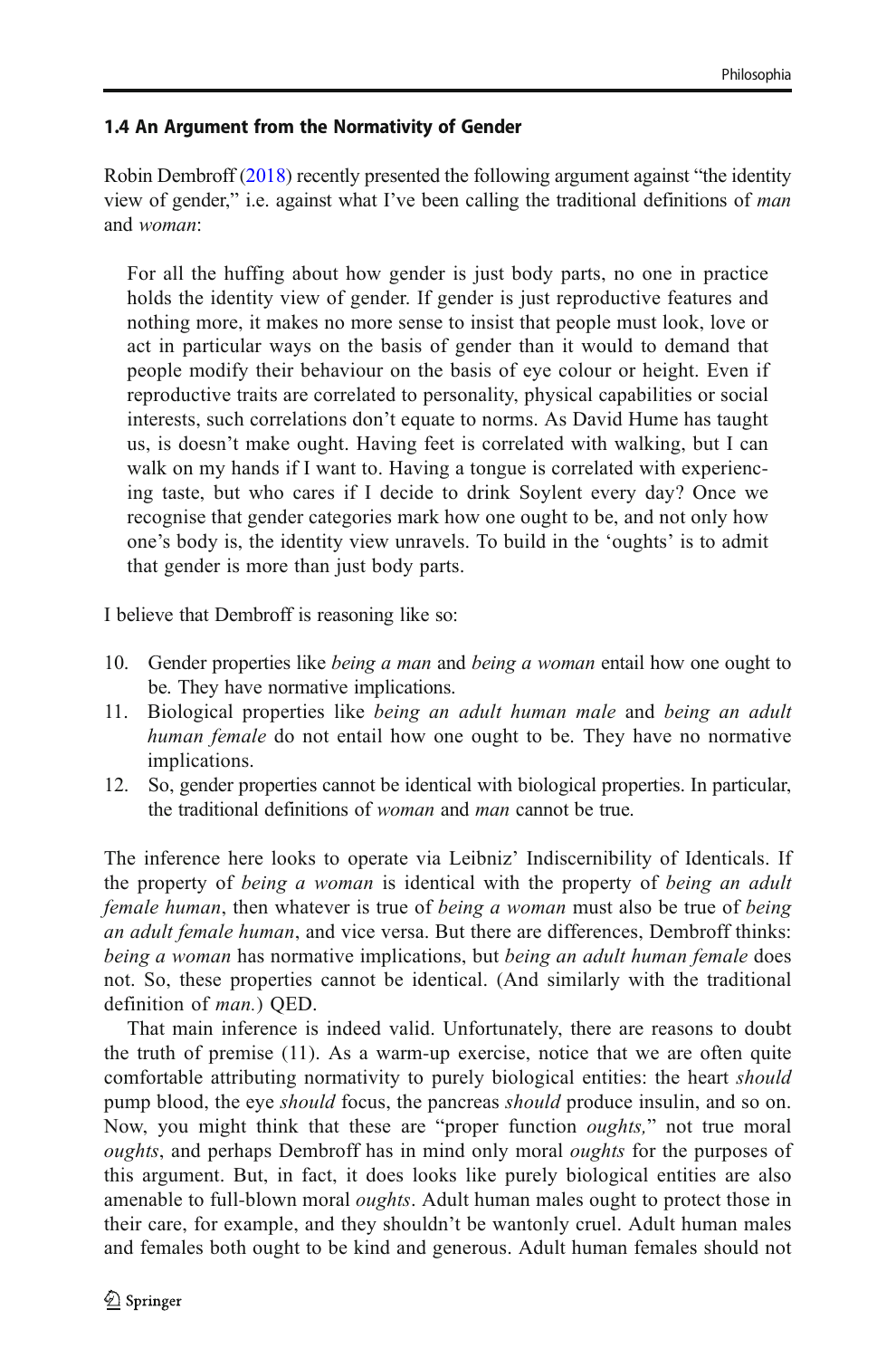be oppressed. These are normative truths we're in a position to know solely by reflecting on our biological concepts of adult human males and adult human females.

Here's another way to put it: if all you know of a thing is that he is an adult human male, you are in a position to know various normative facts about him; those normative facts are knowable solely by reflection upon one's concepts. You're not left wondering, for example, whether this adult human male ought to be enslaved; you're in a position to know he shouldn't be, given only the information that he's an adult male human. And likewise with females. This shows that there are a priori entailment relations between our concepts of adult human females and males, on the one hand, and our moral concepts, on the other, presumably because there are entailment relations between the relevant mind-independent properties, and we're tracking these with our concepts. This is contrary to Dembroff's premise  $(11)^{20}$ .

So, it seems as though we do in fact "build in the *oughts*" to categories like *adult* male human and adult female human, using Dembroff's terminology. Those biological categories are not normatively sterile but indeed do have normative implications, contrary to premise  $(11)^{21}$  It's not at all surprising then, on the traditional view, that our categories of man and woman are also normatively fecund. Far from unraveling the traditional definitions of man and woman, therefore, Dembroff's observation is exactly what one would expect on the traditional view. But, if so, Dembroff's argument against the traditional view fails.

 $\frac{20}{20}$  Even Judith Butler [\(1993,](#page-18-0) 1) agrees: "The category of 'sex' is, from the start, normative; it is what Foucault has called a 'regulatory ideal'." Now, this normative fecundity of sex is less plausible when it comes to at least some purely social norms that "insist that people must look, love or act in particular ways," as Dembroff puts it. If we have in mind norms about, for example, shaving legs, it's not very plausible that our concept of being an adult human female "marks," as Dembroff says, that such a one must shave her legs. (Or, if you prefer to put the argument in terms of properties, it's implausible that the property of being an adult human female necessitates the normative property of being obligated to shave one's legs.) So if our concept of being a woman did "mark" that such a one must shave her legs (and likewise with the corresponding properties), Dembroff's argument would be on firmer footing. However, though it is indeed implausible that there are conceptually necessary connections between being an adult human female and being socially obligated to shave one's legs, it's implausible to precisely the same degree that there are such connections between our concept of being a woman and being socially obligated to shave one's legs. (And likewise, mutatis mutandis, for the relevant properties.) The proof is that our concept of womanhood can survive societal changes in legshaving norms. The norm concerning leg-shaving is eroding, and may soon disappear. And yet, even so, we may well continue to use our concept of womanhood. We can easily imagine without contradiction, that is, a situation in which women are not socially obligated to shave their legs. So, it's not essential to our concept of womanhood that such a one must shave her legs. But, if that's right, our concept of womanhood is on a par with our concept of being an adult human female: neither one has these sorts of social 'oughts' "built in," as Dembroff puts it. (And likewise, mutatis mutandis, for the relevant properties. And similarly if we interpret the argument in terms of *moral* obligations.) Or, at least, that's how things will seem to anyone exercising the traditional concept of womanhood, in which case she'd be well justified in rejecting Dembroff's argument. <sup>21</sup> Dembroff alludes to David Hume's is/ought gap. But I can't see how this is relevant here. If one is worried about basing normative judgments on descriptions, including those concerning biological categories, one should also worry about basing normative judgments on descriptions concerning gender categories. If you can't get an *ought* from descriptions of sex, then you can't get an *ought* from descriptions of gender. Dembroff seems to think there is no barrier deriving *oughts* from descriptions of gender, but then what's the objection to deriving *oughts* from descriptions of biological sex?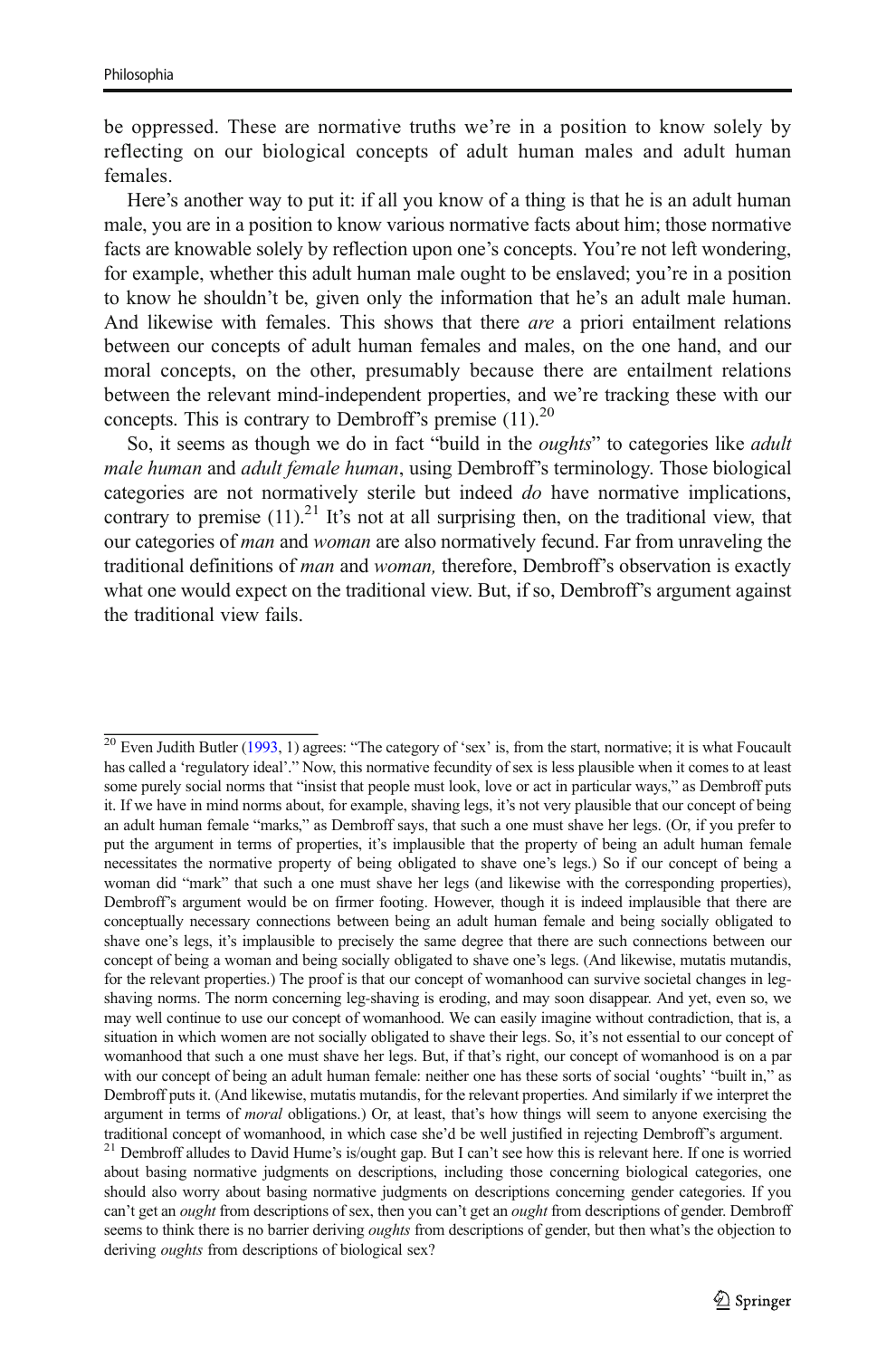## 1.5 Arguments from Thought Experiments

John Corvino [\(2000,](#page-18-0) 174) offers the following argument against the traditional definitions of woman and man:

[S]uppose you were to discover that your chromosomal structure is quite different than you expected. That is, if you are a woman suppose you were to discover it to be XY; if you are a man suppose you were to discover it to be XX—and that your various sexual characteristics were in fact expert surgical constructions performed at birth. I contend that you would not cease being a woman or a man: the various other characteristics we associate with gender overrule the biological in this case. So gender is not identical with biological sex.

There are real life examples of cases like this. David Reimer, for example, was raised as a girl after a botched circumcision. While he was a small child, surgery and hormone therapy were applied in order to transition him to female. When he was 14 years old, he learned what had happened to him, and he decided to transition back to male and live as a boy/man. $^{22}$ 

Returning to the argument, it looks as though Corvino means for me to reason this wa $v^{23}$ :

- 13. If gender is identical with biological sex,  $2^4$  then: if I were to discover that I had XX chromosomes, then I would be a woman.
- 14. But I would not be a woman even if I were to discover that I had XX chromosomes.
- 15. So, gender is not identical with biological sex.

There are reasons to be concerned about this argument. Let's start with premise (13). As I said earlier in the paper, on the most plausible understanding of the traditional definitions of man and woman—or at least the one I'm interested in defending—one's biological sex is not determined only by one's genetics. Perhaps the scientific essence of biological sex simply has to do with gamete size. Or perhaps it's a matter of weighing several criteria like genetics, gamete size, one's hormone levels, and one's primary and secondary sex characteristics, according to how central or crucial we take them to be to membership in a biological sex category.<sup>25</sup> But, if that's the case, then the simple genetic change Corvino asks us to consider in his thought experiment needn't make it obvious that one's sex has changed. And, so, even on the traditional definitions of manhood and womanhood, we needn't expect this merely genetic change to make it obvious that one's gender has changed. This is sufficient reason to reject premise (13).

 $\frac{22}{23}$  You can read more about the tragic case of David Reimer in Colapinto [\(2006\)](#page-18-0).<br><sup>23</sup> I'll run the argument in the first-person, for my own case, but the reader should make changes appropriate to his or her case.

<sup>&</sup>lt;sup>24</sup> I'm using Corvino's language here, but, as I said above, I don't think the traditional definitions of woman and man are best expressed by saying "gender is identical to biological sex." Biological sex is a crucial part of the definition of gender, but the definition also includes information about age and species.

<sup>&</sup>lt;sup>25</sup> Perhaps we do something similar with each of the other biological categories mentioned above, like "life," "adult," and "human."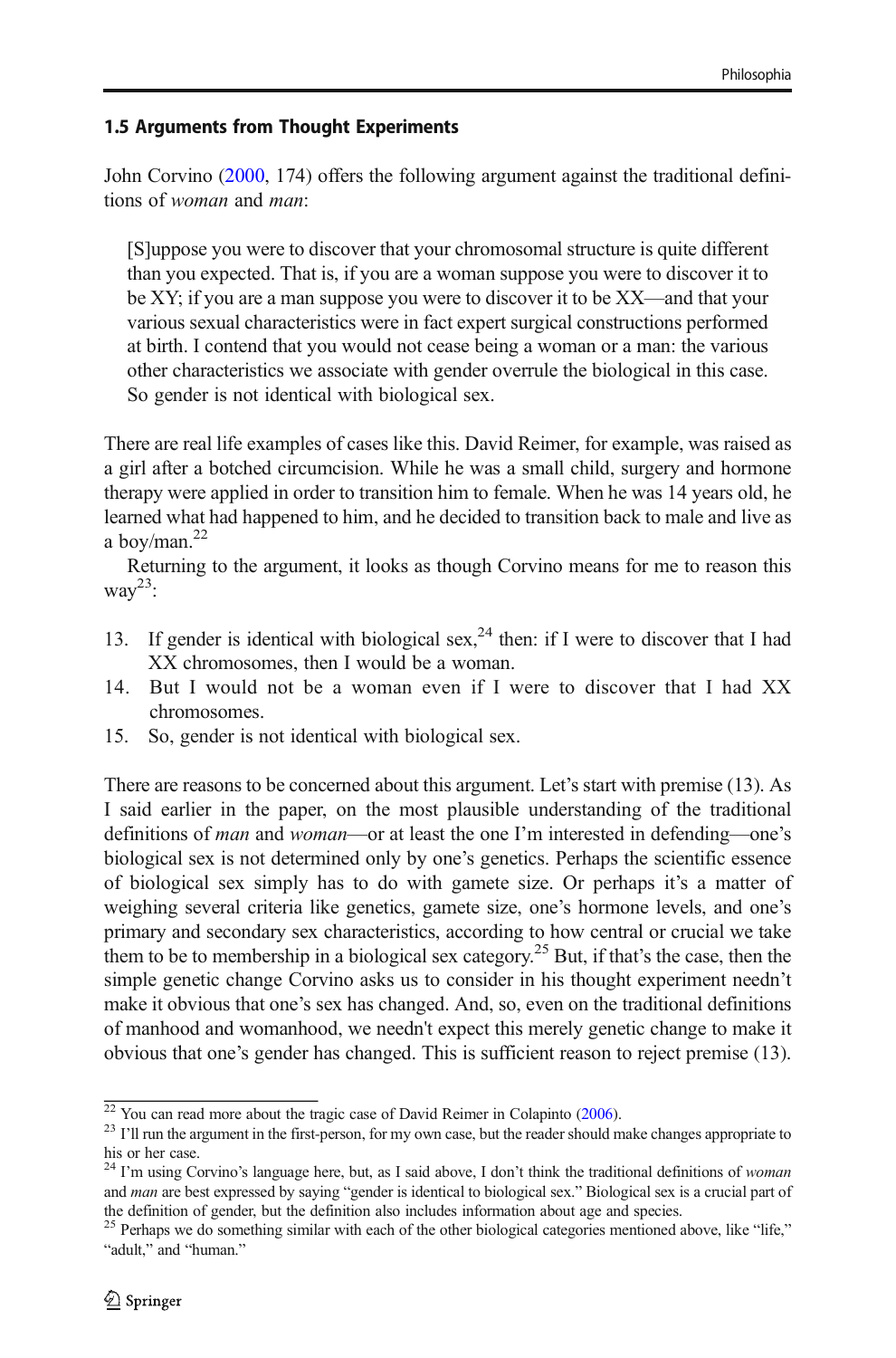So, Corvino's argument against the traditional definitions of man and woman is not sound; it doesn't give us reason to doubt the traditional definitions. In fact, it's worth noticing that Corvino's thought experiment actually points in the opposite direction, lending support to the traditional definitions of woman and man. For notice this: if gender isn't defined even partly in terms of biological sex, if sex and gender are conceptually *distinct*, then changing your genetics would not be relevant to the question of whether you're a man or a woman. But it seems relevant, doesn't it? You have to think about Corvino's case a bit, don't you? That's a reason to think sex and gender are not distinct, a reason to believe that sex is in fact conceptually connected to gender.

Finally, against Corvino's premise (14), I'm fairly inclined to think that I would find out, in that case, that I am a woman. And perhaps you're inclined that way as well. David Reimer found out that his chromosomal structure was XY, as Corvino would say, and Reimer judged on that basis that he was a boy/man. He may well have been right. Even a mild inclination in that direction is hard to explain on the view that sex and gender are distinct, but easy to accommodate on the traditional definitions, according to which genetics and biological sex are closely related, and according to which biological sex and gender are constitutively related. So, Corvino's argument cannot bear the weight of the sex/gender distinction.

Next, let's consider another argument from a thought experiment, this time from Talia Mae Bettcher [\(2009,](#page-18-0) 103). Bettcher targets what she calls "the definitional account" of gender terms, which is the conjunction of what we've labeled "the traditional definitions" of *man* and *woman*. Bettcher reasons this way:

A second problem is that this definitional account omits the cultural role of woman, and the conceptions and practices related to that role.<sup>26</sup> We can imagine a world where the cultural roles normally assigned on the basis of sex are inverted: females dress "like men," males dress "like women"; stereotypical traits and behaviors are assigned to each group. Here, it isn't clear how to apply the terms "man" and "woman." Does physical sex or cultural role determine category membership? If this is a hard case (I believe it is), then cultural roles (and related practices and conceptions) must somehow be connected to the semantic content of gender terms like "woman."

I take it that Bettcher is reasoning in the following way:

- 16. If the cultural roles normally assigned on the basis of sex were inverted, then it wouldn't be clear (from our actual perspective) how to apply the terms *man* and woman.
- 17. Therefore, the cultural roles (and related practices and conceptions) must somehow be connected to the semantic content of terms like woman.
- 18. Therefore, the traditional definitions of *woman* and *man* are false: there's more to womanhood than just being an adult female human, and similarly with manhood.

 $\frac{26}{16}$  If this is "a second problem," perhaps you're curious what the *first* problem is meant to be. Bettcher (ibid, 103) makes trouble for some definitions of biological sex, concluding that "the term 'sex' does not itself seem very easy to define." Since this is similar enough to the argument from vagueness above, I omit it here.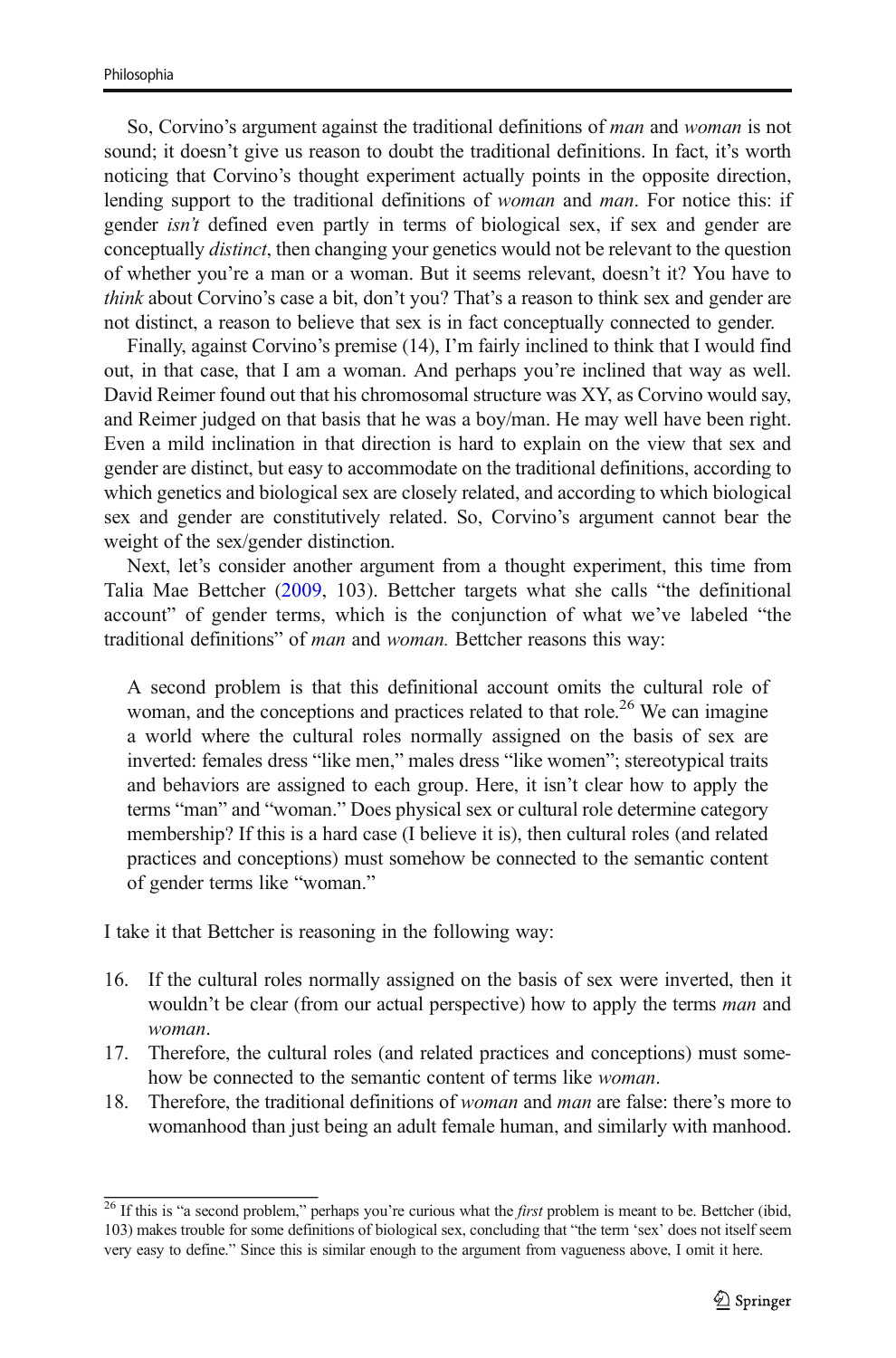In endorsing premise (16), it seems as though Bettcher is going in for something like a descriptivist view of gender terms, privileging certain superficial, functional features of a kind when applying the name of that kind. Some terms function that way. For example, we can think of the category picked out by "golden" (i.e. "gold-colored"). To be in that category, a thing need only have the right superficial features. Or think of the category picked out by "mousetrap." There, category membership is determined entirely by a thing's functional role, and not its internal constitution. For both "golden" and "mousetrap," what the thing is doesn't really matter. What matters is merely how it looks, or how it functions.

But, as Saul Kripke [\(1980\)](#page-18-0) famously argued, not all of our kind terms function this way. Some are "rigid designators," preserving reference across all worlds where the referent exists. Consider natural kind terms like "gold" and "mouse." Gold need not be golden; it needn't have any of the superficial or functional features we commonly associate with gold. What's necessary and sufficient is being atomic number 79; that scientific essence is designated rigidly by our natural kind term "gold." Similarly with "mouse." A mouse need not look like a typical mouse, nor function like one. What's necessary and sufficient is a certain genetic structure and evolutionary history; that scientific essence is designated rigidly by our natural kind term "mouse."

On the traditional view, man and woman—as well as male and female—are natural kind terms, and rigid designators of what's sometimes called a "hidden" or "scientific" essence. Bettcher herself seems to use biological sex terms as rigid designators, when she describes her scenario as one in which "females dress 'like men'" and "males dress 'like women'." Even though the people she calls "females" in this scenario are superficially and functionally very unlike the people we call "females," Bettcher still describes them as "females." Presumably because these people share some internal scientific essence that Bettcher takes "female" to designate. (And likewise with "male.") Apparently, that strikes Bettcher as the obvious, natural way to describe the situation: females dressing like men, etc. I agree.

Now, on the traditional view, something similar will be said about this situation with regard to gender terms like *woman* and *man*. Bettcher's scenario is one in which men dress and behave as women actually do, and women dress and behave as men actually do. That seems to me to be the obvious, natural way of describing the situation. I certainly see no infelicity in that description, as one might sense an infelicity in statements like "my golden chalice is a lovely shade of red"<sup>27</sup> or "this mousetrap was not designed to and indeed is completely unable to catch any mice."

Since no support was given for premise (16), and since it is clearly inconsistent with a natural interpretation of Bettcher's thought experiment on the traditional definitions of man and woman, I conclude that Bettcher's argument for the sex/gender distinction does not move the needle. That is, advocates of the traditional definitions will deny her interpretation of her case, and in a natural, non-ad-hoc way. They'll think it is in fact clear how to apply our *woman* and *man* in the case as described, since it's clear how to apply our sex terms (as Bettcher herself grants), together with our age and species terms. Somewhat puzzingly, in a later objection to a Wittgensteinian analysis of gender terms, Bettcher (ibid., 104) says, "when the natural attitude prevails, physical sex

 $^{27}$  Do you mean your gold chalice is a lovely shade of red? That's fine. Or do you really mean that your goldcolored chalice is colored red? Not so fine. (Infelicitous; impossible.)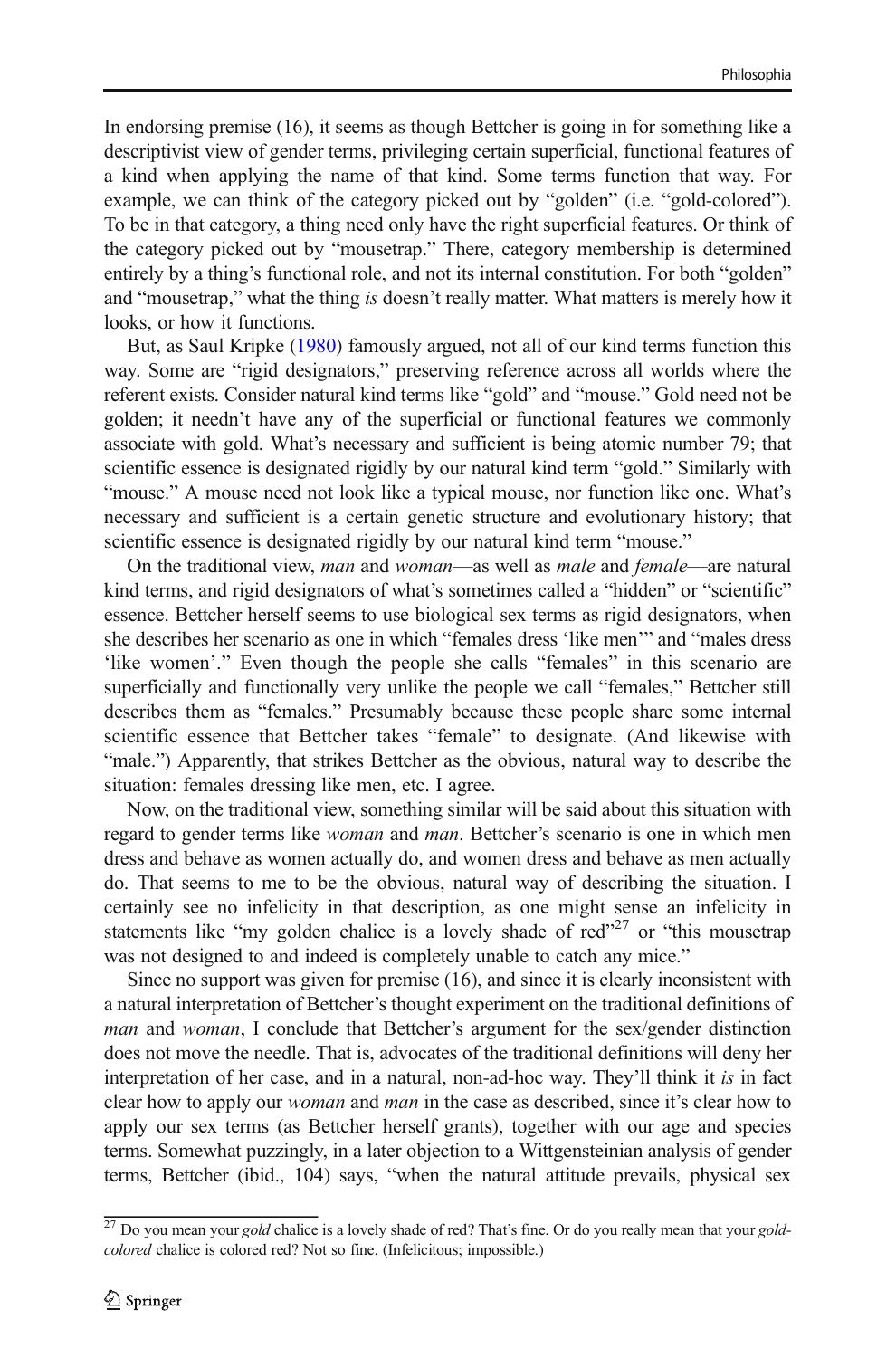strictly determines the application of gender terms such as 'woman'." Yes, just so. But, therefore, anyone in the grip of the traditional definitions of man and woman will find it clear how to apply gender terms in the case Bettcher describes, contrary to what premise (16) asserts.

And we needn't reason from the theory to the particular judgment in this case. We can do our best to make a theory-independent concrete judgment. Just ask yourself: spelling out the details as you like, could there be any scenario in which men dress, behave, and socially function the way that women actually  $d\rho^{28}$  And vice versa? To the degree you think the answer is obviously "yes," you should reject premise (16) and allow that Bettcher's argument against the traditional definitions of *woman* and *man* fails. In my own case, I think that the answer is obviously "yes," and so I conclude that premise (16) is false, and Bettcher's argument fails.

Before wrapping up, let's pause to look at a second argument that Bettcher offers (ibid., 104):

Second, consider adjectives such as "womanly," "manly," "girly," and the like. It seems as if they have cultural traits packed right into their meaning. When somebody says, "Well, no. That's a bit too girly for me, I'm afraid," we shouldn't expect them to be complaining about having to dig ditches. To be sure, one might argue that such adjectives really mean only "like a woman" and "like a girl" (where the current cultural facts are extraneous to the content). However, it does seem that in the case of the world imagined above, the very meaning of the word would have changed, if "girly" should be a good way to describe ditch digging. So it again seems that cultural roles assigned on the basis of sex are part of the semantic content. And this suggests that there is something wrong with this definitional account of gender.

Bettcher's reasoning here goes something like this:

- 19. If the cultural roles normally assigned on the basis of sex were inverted, then girly would accurately describe, for example, ditch digging.
- 20. If girly would accurately describe ditch digging in that scenario, then the very meaning of the word would have changed.
- 21. Therefore, the cultural roles (and related practices and conceptions) must somehow be connected to the semantic content of gender adjectives like girly.
- 22. Therefore, the traditional definitions of woman and man are false: there's more to womanhood than just being an adult female human, and similarly with manhood.

I have doubts about premise (20). I suspect there's an ambiguity lurking here, and some distinctions might help us keep things clear. *Girly* plausibly does mean "like a girl." But, to account for the possibility that girls might behave differently in different contexts, we might put the meaning a bit more carefully as "like, characteristic of, or appropriate to girls around here." And if that's right, then girly will inherit features from that indexical element here. It

 $\frac{28}{28}$  You might sneak up on this question by first reflecting on Shakespearean plays, with male actors playing the roles of women, and then "expanding out" from there, to include complete social function. I'm grateful to an anonymous referee for this suggestion.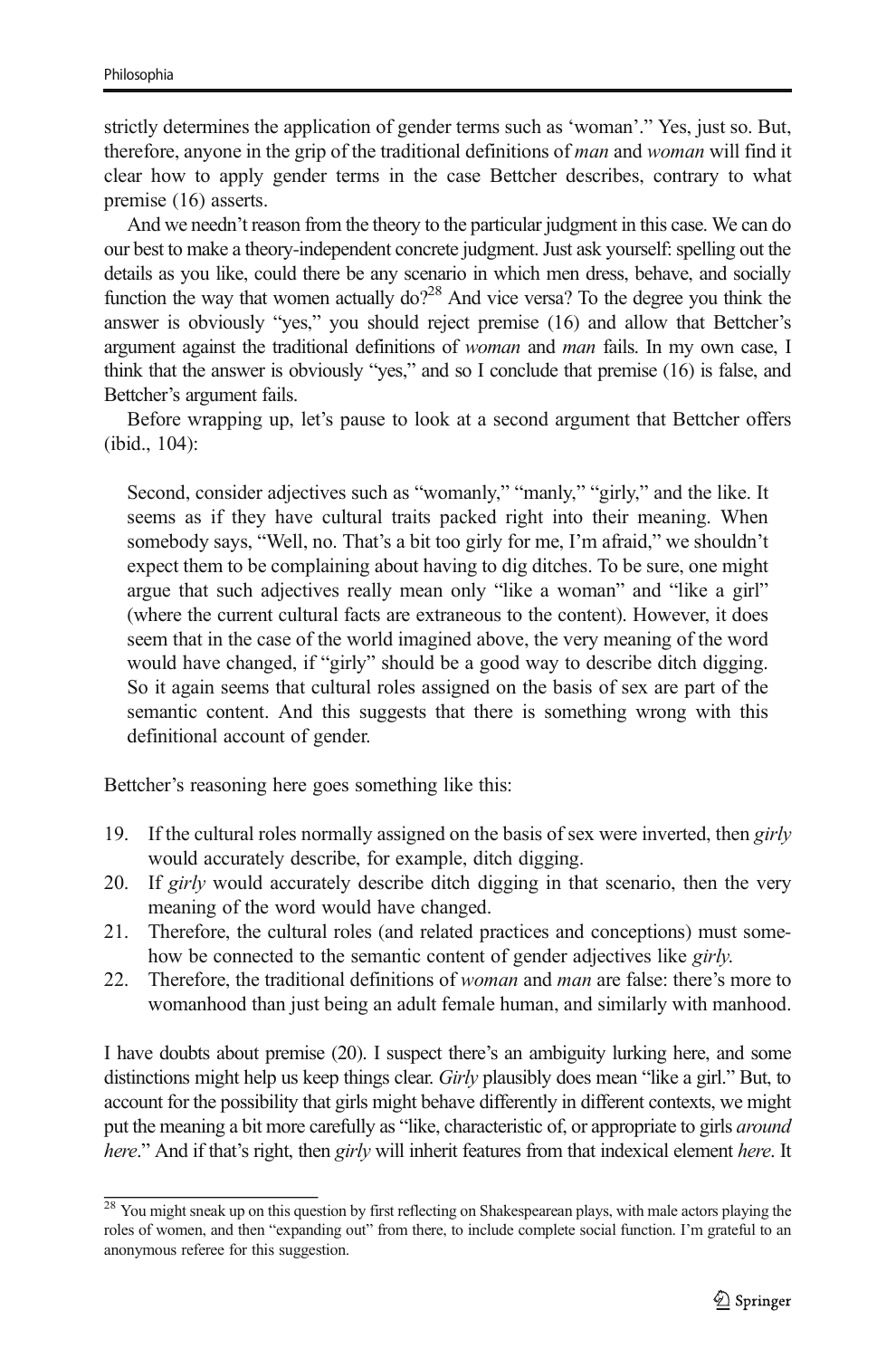will function with what has become known, following Kaplan [\(1989](#page-18-0)), as a "character" and a "content." Bettcher's talk of "the very meaning of the word" is, I think, ambiguous between these two sorts of meaning. The content is the particular referent, or extension, of a term. This can vary from context to context, just as *here* picks out different places in different contexts of use. The character, on the other hand, is invariant across contexts, and is a mapping from particular uses of the term to a particular referent, or extension—a function taking contexts as input and delivering contents as output.

So, as used by us around here in the actual world, the character of *girly* takes us to the familiar extension of stereotypically girly traits, activities, and the like. Digging ditches is not in that extension. But, in the gender-inverted scenario that Bettcher describes, the character of girly takes us to a radically different extension, one which includes digging ditches. So far, so good.

Now, premise (20) alleges that this change of content would be a change in "the very meaning of the word," and in a way that—according to the inference to (21)—requires that cultural roles be "connected to the semantic content" of girly. But I think we can now see that this is not so. While the content—the extension—does indeed change, the character—what some philosophers call "the linguistic meaning" of the term—remains constant. And that character of girly—that mapping from contexts to extensions—may well function as the traditional definitions would have it, with no connection to, as Bettcher puts it, cultural roles, practices, or conceptions. That is, it may function in something like the following way: to find the girly things in some context of utterance, find those things that are like, characteristic of, or appropriate to (young) female human beings in that context. Girls remain young female humans. No appeal to cultural roles is required.

So, Bettcher's argument faces a dilemma. The first option is that premise (20) is true in virtue of the content of girly changing. But, on this option, premise  $(21)$  doesn't follow, since cultural roles, practices, and conceptions need not be part of either the character or the content of girly in order to explain this change of content.<sup>29</sup> The second option is that premise (20) is false, because there is no one meaning of girly that answers to "the very meaning of the word," and the best candidate—the character of the term—plausibly remains constant through Bettcher's thought experiment, contrary to what premise (20) asserts. So, either Bettcher's argument features a false premise, or an invalid inference. Either way, it fails to refute the traditional definitions of *woman* and *man*.

## 2 Conclusion

It's widely believed in contemporary feminist philosophy that there is a sex/gender distinction, that manhood and womanhood are social constructs, that, for example, to be a woman is *not* to be an adult female human. This view is more often assumed and asserted than argued for. And what we've seen in this paper is that the enthusiasm with which this doctrine is asserted is all out of proportion to the strength of the arguments in its favor. So, there remains much work for philosophy to do, either to develop stronger arguments against the traditional definitions of woman and man, or to develop a variety of feminism on the foundation of this traditional, biological understanding of manhood and womanhood.

<sup>&</sup>lt;sup>29</sup> Just as, when "here" picks out Malibu, it doesn't follow that wildfires, mudslides, and movie stars must somehow be connected the "the semantic content" of the word "here."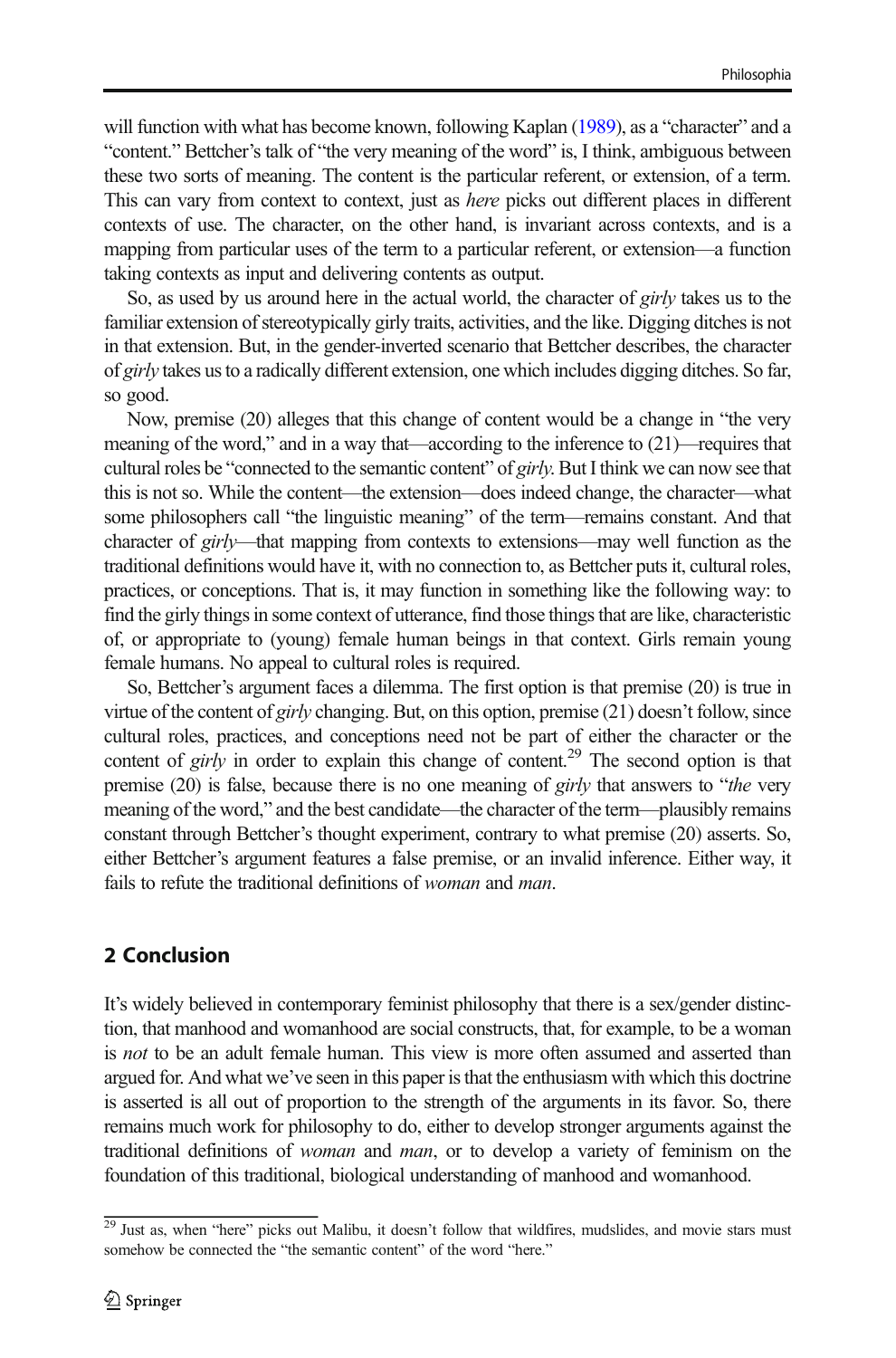#### <span id="page-18-0"></span>References

- Antony, L. (1998). 'Human nature' and its role in feminist theory. In J. Kourany (Ed.), Philosophy in a feminist voice. New Haven: Princeton University Press.
- Barnes, E. (2019). Gender and Gender Terms1. Nous. <https://doi.org/10.1111/nous.12279>.
- Bettcher, T. M. (2009). Trans identities and first-person authority. In L. Shrage (Ed.), You've changed: Sex reassignment and personal identity (pp. 98–120). Oxford University Press.
- Bettcher, T. M. (2013). Trans women and the meaning of 'woman'. In A. Soble, N. Power, & R. Halwani (Eds.), Philosophy of sex: Contemporary readings (6th ed., pp. 233–250). Rowan & Littlefield.
- Bettcher, T. M. (2017). Through the looking glass. In A. Garry, S. Khader, & A. Stone (Eds.), *Routledge* companion to feminist philosophy. New York: Routledge.
- Bogardus, T. (2019). Some Internal Problems with Revisionary Gender Concepts. Philosophia. [https://doi.](https://doi.org/10.1007/s11406-019-00107-2) [org/10.1007/s11406-019-00107-2.](https://doi.org/10.1007/s11406-019-00107-2)
- Brison, S. J. (2003). Beauvoir and feminism: interview and reflections. In C. Card (Ed.), *The Cambridge* companion to Simone de Beauvoir. Cambridge: Cambridge University Press.
- Burkett, E. (2015, June). What makes a woman? New York Times Sunday Review, 6, 2015.
- Butler, J. (1988). Performative acts and gender constitution: an essay in phenomenology and feminist theory. Theatre Journal, 40(4), 519–531.
- Butler, J. (1993). Bodies that matter: On the discursive limits of "sex". New York: Routledge.
- Butler, J. (1999). Gender trouble (2nd ed.). London: Routledge.
- Byrne, A. (2020). Are Women Adult Human Females? Philosophical Studies. [https://doi.org/10.1007/s11098-](https://doi.org/10.1007/s11098-019-01408-8) [019-01408-8.](https://doi.org/10.1007/s11098-019-01408-8)
- Colapinto, J. (2006). As nature made him: The boy who was raised as a girl (2nd ed.). New York: Harper Perennial.
- Corvino, J. (2000). Analyzing gender. Southwest Philosophy Review, 17(1), 173–180.
- de Beauvoir, Simone [1949] (1956). The Second Sex, translated by H.M. Parshley (New York: Vintage Books).
- Dembroff, R. (2018). Why be nonbinary? Aeon. Published: October 30, 2018. Available at: [https://aeon.](https://doi.org/10.1007/s11098-019-01408-8) [co/essays/nonbinary-identity-is-a-radical-stance-against-gender-segregation](https://doi.org/10.1007/s11098-019-01408-8). Accessed 10 Jan 2019.
- Gatens, M. (1996). Imaginary bodies. London: Routledge.
- Green, R. (2010). Robert Stoller's sex and gender: 40 years on. Archives of Sexual Behavior, 39(6), 1457– 1465.
- Greene, S. (2004). Biological determinism: Persisting problems for the psychology of women. Feminism and Psychology, 14, 431–435.
- Grosz, E. (1994). Volatile bodies: Toward a corporeal feminism. Bloomington: Indiana University Press.
- Hale, J. (1996). Are lesbians woman? Hypatia, 11(2), 94–121.
- Haslanger, S. (2000). Gender and race: (What) are they? (what) do we want them to be? *Noûs*,  $34(1)$ ,  $31-55$ .
- Haslanger, S. (2012). Resisting reality. New York: Oxford University Press.
- Heinämaa, S. (1997). What is a woman? Hypatia, 12(1), 20–39.
- Jenkins, K. (2016). Amelioration and inclusion: Gender identity and the concept of Woman. Ethics, 126, 394– 421.
- Kaplan, D. (1989). Demonstratives. In Almog, Perry, & Wettstein (Eds.), Themes from Kaplan (pp. 481–563). Oxford: Oxford University Press.
- Kirkpatrick, K. (2019). Becoming beauvoir: A life. New York: Bloomsbury Academic.
- Kripke, S. (1980). Naming and necessity. Harvard University Press.
- Lorber, J. (1994). Paradoxes of gender. New Haven: Yale University Press.
- Mikkola, M. (2016). The wrong of injustice: Dehumanization and its role in feminist philosophy. Oxford: Oxford University Press.
- Mikkola, M. (2017). Feminist perspectives on sex and gender. In The Stanford encyclopedia of philosophy. [https://plato.stanford.edu/entries/feminism-gender/.](https://doi.org/10.1111/nous.12279) Cited 3 February 2018.
- Moi, T. (1999). What is a woman? Oxford University Press.
- Money, J. (1955). Hermaphroditism, gender and precocity in hyperadrenocorticism: Psychologic findings. Bulletin of the Johns Hopkins Hospital, 96, 253–264.
- Money, J., & Ehrhardt, A. A. (1972). Man and woman, boy and girl. Baltimore: Johns Hopkins University Press.